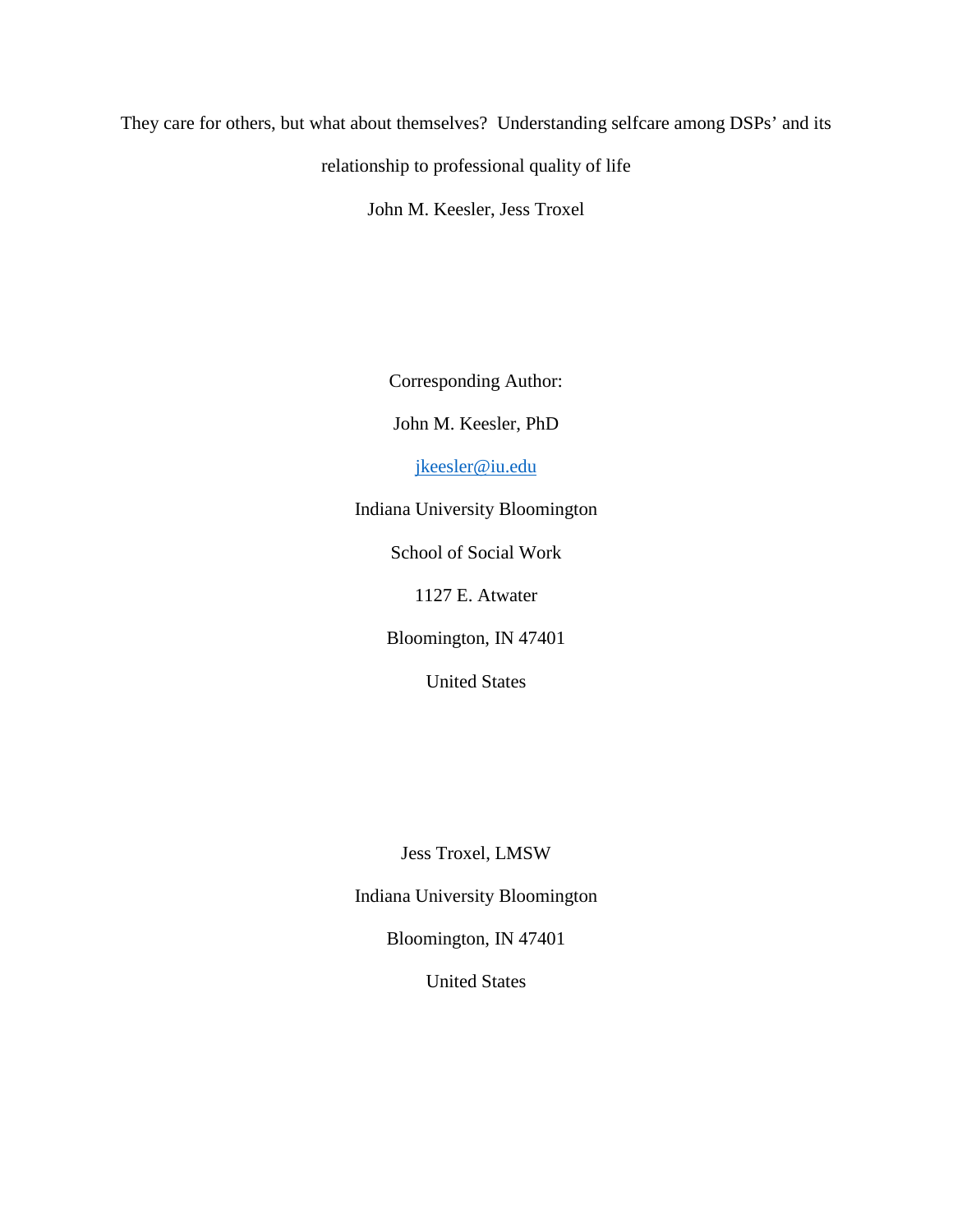They care for others, but what about themselves? Understanding selfcare among DSPs' and its relationship to professional quality of life

Direct support professionals (DSPs) are the "most costly and valuable resource" for organizations as the foundation for service delivery to individuals with intellectual or developmental disabilities (IDD) (Devereux, Hastings & Noone, 2009, p.561; Disley, Hatton & Dagnan, 2009; Schuengel, Kef, Damen & Worm, 2010). They are paid personnel who provide one-on-one support to individuals across a myriad of environments, including residential, day, employment, and community settings. Although the DSP position frequently has minimal education requirements (i.e. high school diploma or its equivalent), DSPs have extensive responsibilities: to meet individuals' basic health, safety and care needs; to support the development and achievement of individuals' personal goals and relationships; and, to support individuals in becoming active community participants (Bogenschutz, Hewitt, Nord, & Hepperlen, 2014; Hewitt & Larson, 2007; Miller & Chan, 2008).

Given the scope of responsibilities, stress and burnout are common among DSPs and present a significant risk to the quality of services for individuals (Chung & Harding, 2009; Devereux et al., 2009; Lernihan & Sweeney, 2010). Despite vast knowledge regarding burnout, additional attention is warranted regarding positive aspects of DSP experiences (Lunsky, Hastings, Hensel, Arenovich & Dewa, 2014) and strategies to combat burnout. The present study explores selfcare behaviors among DSPs and seeks to understand the relationship between selfcare behaviors and professional quality of life, a construct that includes burnout, secondary traumatic stress, and compassion satisfaction (Stamm, 2010). Furthermore, this study seeks to understand the influence of resilience on the relationship between selfcare and professional quality of life, which may be instrumental in buffering the impact of work-related stress.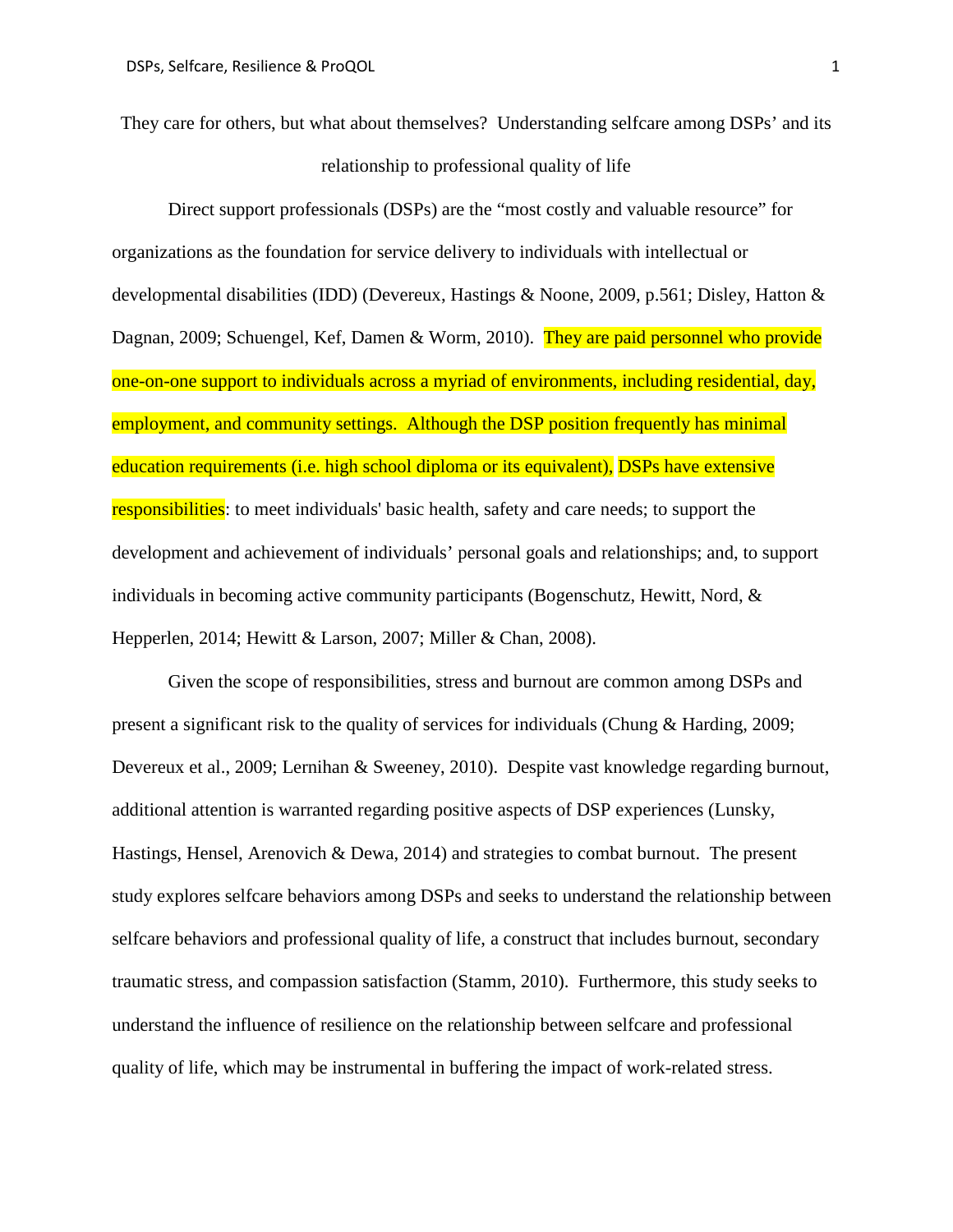### **Stress and Burnout**

Direct support professionals experience high rates of stress, burnout, and emotional exhaustion amid a low sense of personal accomplishment, dissatisfaction with compensation and opportunities for advancement, and feelings of under-benefit (Disley et al., 2009; Hensel et al., 2012; Mascha, 2007; Skirrow & Hatton, 2007; Tartakovsky, Gafter-Shor, & Perelman-Hayim, 2013). Stress and burnout can have a significant negative impact on service delivery, either indirectly through: high staff sickness and poor mental health (e.g. depression and anxiety), reduced job satisfaction and commitment, absenteeism and turnover; or, directly through a reduction in positive interactions between staff and individuals (Devereux et al., 2009; Mutkins, Brown, & Thorsteinsson, 2011; Skirrow & Hatton, 2007; Willems, Embregts, Stams, & Moonen, 2010). As requirements for DSP employment have remained stagnant amid increased responsibilities, organizations contend with annual turnover rates ranging from 45-70% (Bogenschutz et al., 2014; Braddock et al., 2011; Schuengel et al., 2010). High turnover and inability to hire qualified employees often result in recurrent job vacancies and increased organizational strain such as additional responsibilities for remaining DSPs and disrupted services for individuals with IDD (Hamilton, Sutherland, & Iacono, 2005; Larson, Hewitt & Lakin, 2004; Murphy, O'Callaghan, & Clare, 2007).

There is a lack of clarity regarding which aspects of direct support work are most stressful (Mutkins et al., 2011), however, various factors have been related to stress and burnout, including: personal characteristics (i.e. coping strategies, personality type, perceived inability to make a difference and work-private conflict); work conditions (i.e. excessive workload, understaffing, lack of collaboration; lack of support from colleagues and management, inadequate training and role ambiguity; lack of influences on administrative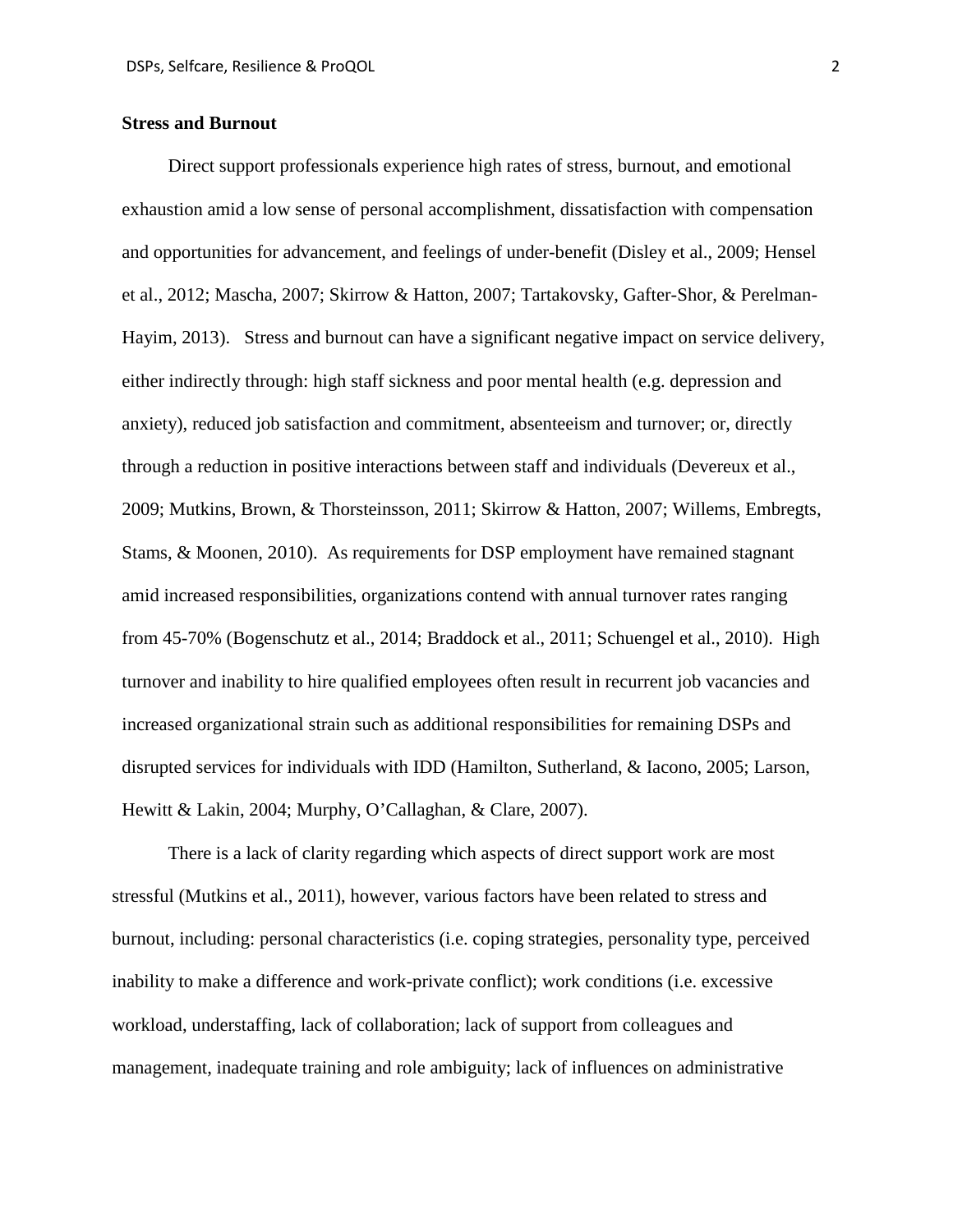decisions); and, the nature of the job (e.g. individuals' challenging behaviors; minimal employment requirements; low pay and low status) (Chung & Harding, 2009; Hewitt et al., 2008; Ingham, Riley, Nevin, Evans, & Gair, 2013; Kormann & Petronko, 2004; Kowalski et al., 2010; Mills & Rose, 2011; Mutkins et al, 2011; Skirrow & Hatton, 2007; Sondenaa, Whittington, Lauvrud, & Nonstad, 2015; Thompson & Rose, 2011). Given that many aspects of direct care work are influenced by external factors, there is opportunity to consider the utility and implications of more individualized and internal resources such as selfcare and resilience to buffer the impact of the work environment and to augment one's perspective of their work. Selfcare and resilience will be explored later in this paper.

### **Professional Quality of Life**

Some researchers in the IDD field have called for greater emphasis on positive aspects of direct support work (Lunsky et al., 2014). Stamm (2010) put forth a model and measure for *professional quality of life* (ProQOL) that encompasses positive and negative outcomes of work experiences in helping professions: compassion satisfaction and compassion fatigue (Lawson & Myers, 2010; Stamm, 2010). The construct of professional quality of life has utility in understanding the experiences of DSPs as it expands upon burnout. Furthermore, it responds to the call for a greater emphasis on positive experiences through a measure of compassion satisfaction.

Compassion satisfaction reflects the degree to which a person derives benefit, pleasure and satisfaction from helping others. It is associated with overall wellness, job satisfaction, invigoration, and belief that one can contribute to their workplace and society (Lawson & Myers, 2010; Mason & Nel, 2012; Stamm, 2010; Yan & Beder, 2013; Zeidner & Hadar, 2014). In contrast, compassion fatigue is comprised of two subscales: burnout and secondary traumatic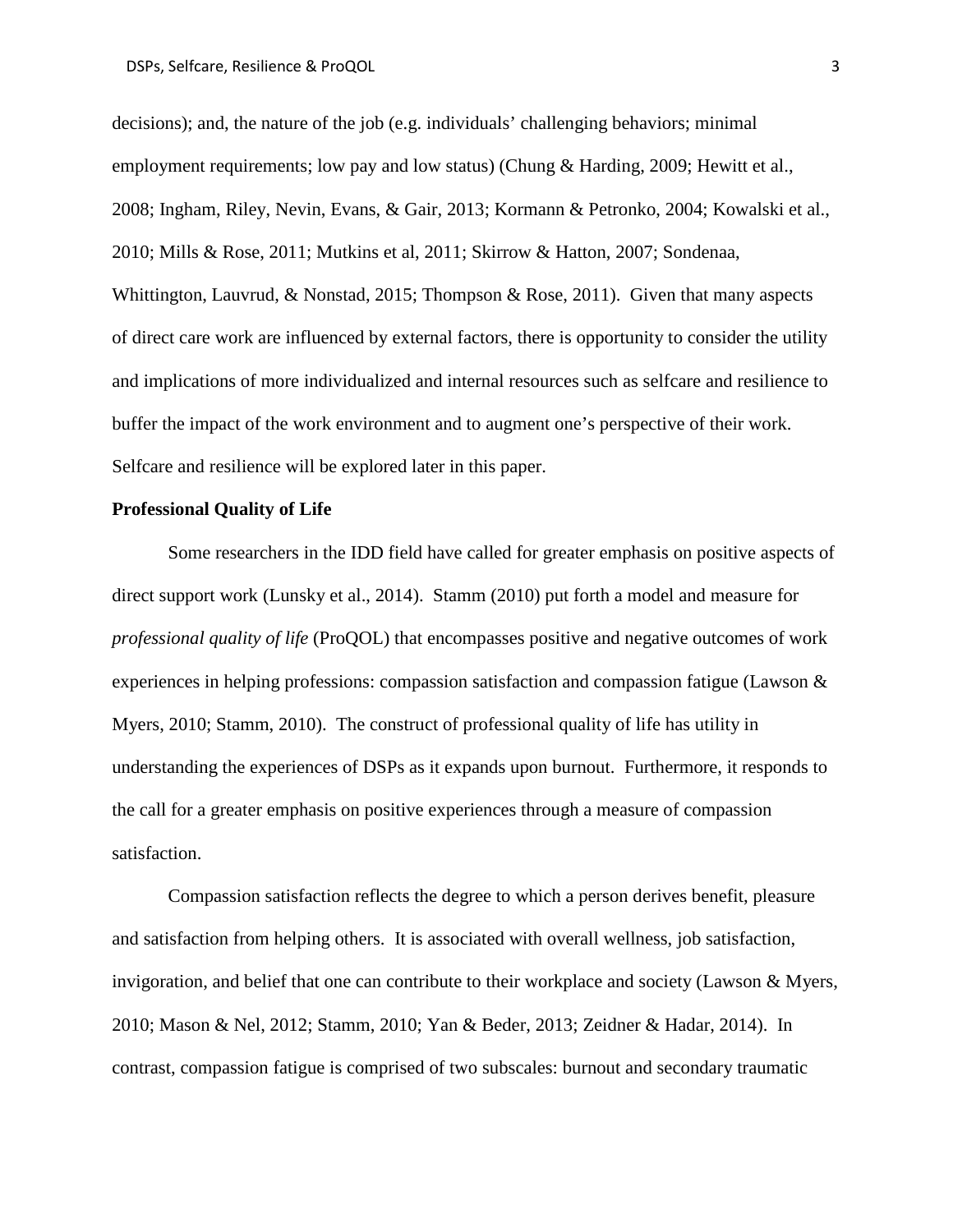stress. With empathy and emotional energy as driving forces in effective service delivery (Figley, 2002; Stamm, 2010), burnout is the result of chronic strain associated with insufficient resources, unclear professional boundaries and roles, employee relational challenges, and excessive work demands (Lawson & Myers, 2010; Newell & MacNeil, 2010; Yan & Beder, 2010). Burnout manifests in increased anger, frustration, rigidity, poor job performance, tardiness, and absenteeism (Bridgeman, Bridgeman, & Barone, 2018; Newell & MacNeil, 2010). Secondary traumatic stress results from indirect exposure to trauma and is a sudden adverse reaction to helping or wanting to help someone who has experienced trauma (Bride, Radey & Figley, 2007). Secondary traumatic stress is characterized by re-experiencing the person's traumatic event, avoidance of reminders and numbing, and hyper-arousal (Bride et al., 2007; Jenkins & Baird, 2002). It negatively influences both the wellbeing of the worker and the quality of care received by the client (Bloomquist et al., 2015).

As previously stated, the ProQOL measure was developed for use among helping professions, yet it has rarely been used in the field of disabilities (Booker, Julian, Webber, Chan, Shawyer & Meadows, 2013; Hickey, 2014; Sondenaa, Whittington, Lauvrud, & Nonstad, 2015). When it has been used among workers in the disability field, research findings are limited by the lack of population specificity (i.e. type of disability services; Booker et al., 2013) and potential regional differences (i.e. Norway and nursing staff; Sondenaa et al., 2013, 2015). However, limited use of the ProQOL in IDD research may be influenced by the measure's sensitivity to trauma, an area that has only recently emerged in the IDD field (Wigham, Hatton, & Taylor, 2011a, 2011b; Keesler, 2018). Thus, when considering compassion fatigue, it is unclear the extent to which DSPs may experience secondary traumatic stress, however, DSPs do have experiences that are often at the root of secondary traumatic stress. Research suggests that DSPs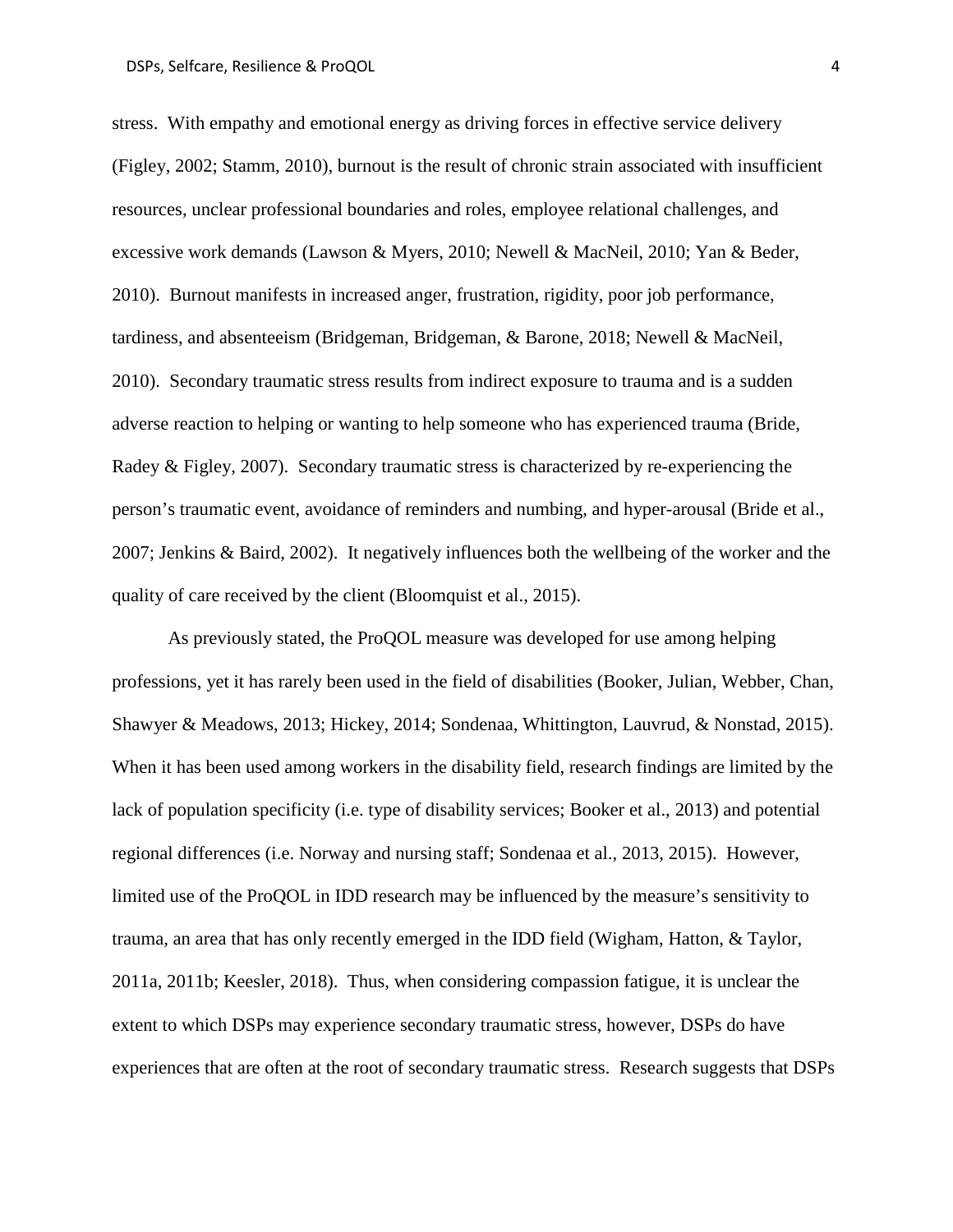are exposed to violence in the workplace and have their own adverse histories (Hensel et al., 2014; Keesler, 2018). In addition, DSPs have access to individuals' documented histories and may be involved with organizational investigations of abuse. Documentation and investigations may involve exposure to details of traumatic experiences – a precipitant to the development of secondary traumatic stress (Bride et al., 2007).

#### **Selfcare**

Research has identified a relationship between selfcare and professional quality of life, with poor selfcare associated with greater compassion fatigue (Butler, Carello, & Maguin, 2017; Figley, 1995). Selfcare is the practice of behaviors that promote well-being and counter workrelated stress among the helping professions (Lee & Miller, 2013). Selfcare ensures that the fundamental needs of a person are met, such as food and sleep, and enables one's ability to respond to conflict, overcome challenges, and cope more effectively with stress (Barker, 2010). With the impact of burnout well-cited (e.g. Lawson & Meyers, 2011), selfcare is a "critical" issue" as organizations seek new ways to foster employee retention amid growing demands to do more with less (Lee & Miller, 2013, p.96).

The purpose and conceptualization of selfcare differs across the literature. For example, in the medical field, selfcare developed in response to a neglect of basic needs among providers in favor of focusing on patient treatment (Lauder, 2001), whereas in nursing selfcare embraces a holistic approach to wellness and the acquisition of health-promoting behaviors (Denyes, Orem, & Bekel, 2001). Barker (2010) and Lee and Miller (2013) provide two conceptualizations of selfcare, both suggesting two different domains. Barker (2010) defined selfcare as a combination of *reflective* (i.e. focusing on a specific conflict or how one is being) and *kind* (i.e. soothing or nurturing practices) behaviors and suggested that a balance was important to foster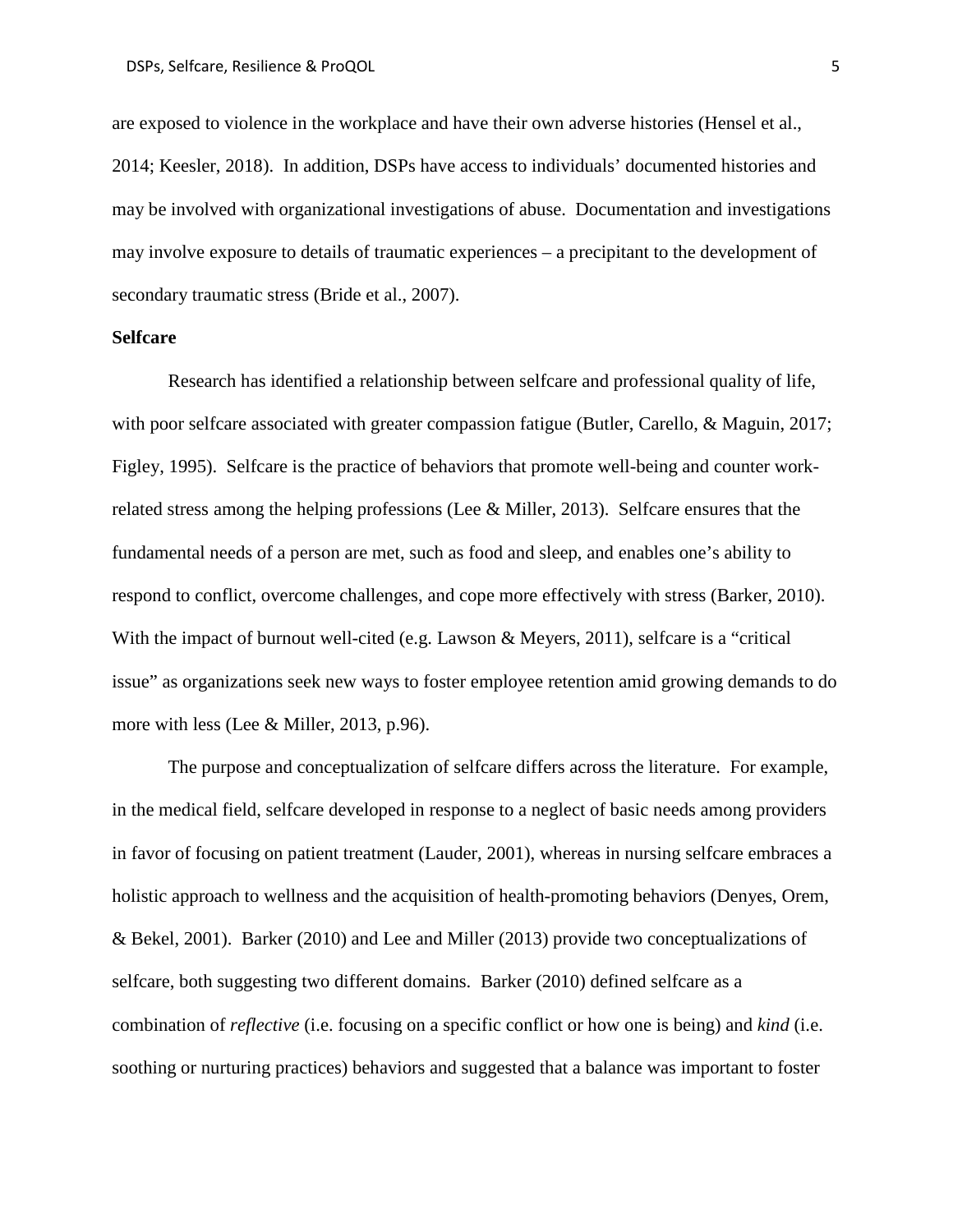positive interactions with others. Lee and Miller (2013) identified a conceptual framework for selfcare comprised of *personal* (i.e. physical, psychological, emotional, social, leisure, and spiritual dimensions) and *professional* (i.e. work-related dimensions such as time management, role, professional support, and professional development) dimensions.

Selfcare has been explored among various helping professions, including counselors, social workers, and childcare workers. It has been associated with increased compassion satisfaction and wellness, and lower levels of burnout and secondary traumatic stress (Bloomquist et al., 2015; Lawson, 2007; Lawson & Myers, 2011). Results have shown that behaviors such as a hobby, taking trips or a vacation, feeling supported outside of work, and reading for pleasure are associated with lower compassion fatigue (Eastwood & Ecklund, 2008).

Selfcare is most effective when practiced "proactively and intentionally" (Lee & Miller, 2013, p. 98), and is reinforced by self-awareness and a positive perspective of selfcare such that those who hold a favorable view of selfcare engage in selfcare and intentionally allocate time to selfcare (Bloomquist et al., 2015; Devenish-Meares, 2015; Eastwood & Ecklund, 2008; Lawson & Meyers, 2011; Orellana-Rios et al., 2018). Although employees may not independently or routinely engage in selfcare, research has demonstrated the efficacy of work-based programs in promoting employee selfcare. For example, Orellana-Rios, Radbruch, Kern, Regel, Anton, Sinclair, and Schmidt (2018) implemented a 10-week compassion-based meditation program for palliative care providers. The program was well-received and resulted in improved selfcare and interpersonal skills with reductions in stress, anxiety, and burnout; and, increased job satisfaction (Orellana-Rios et al., 2018).

### **Resilience**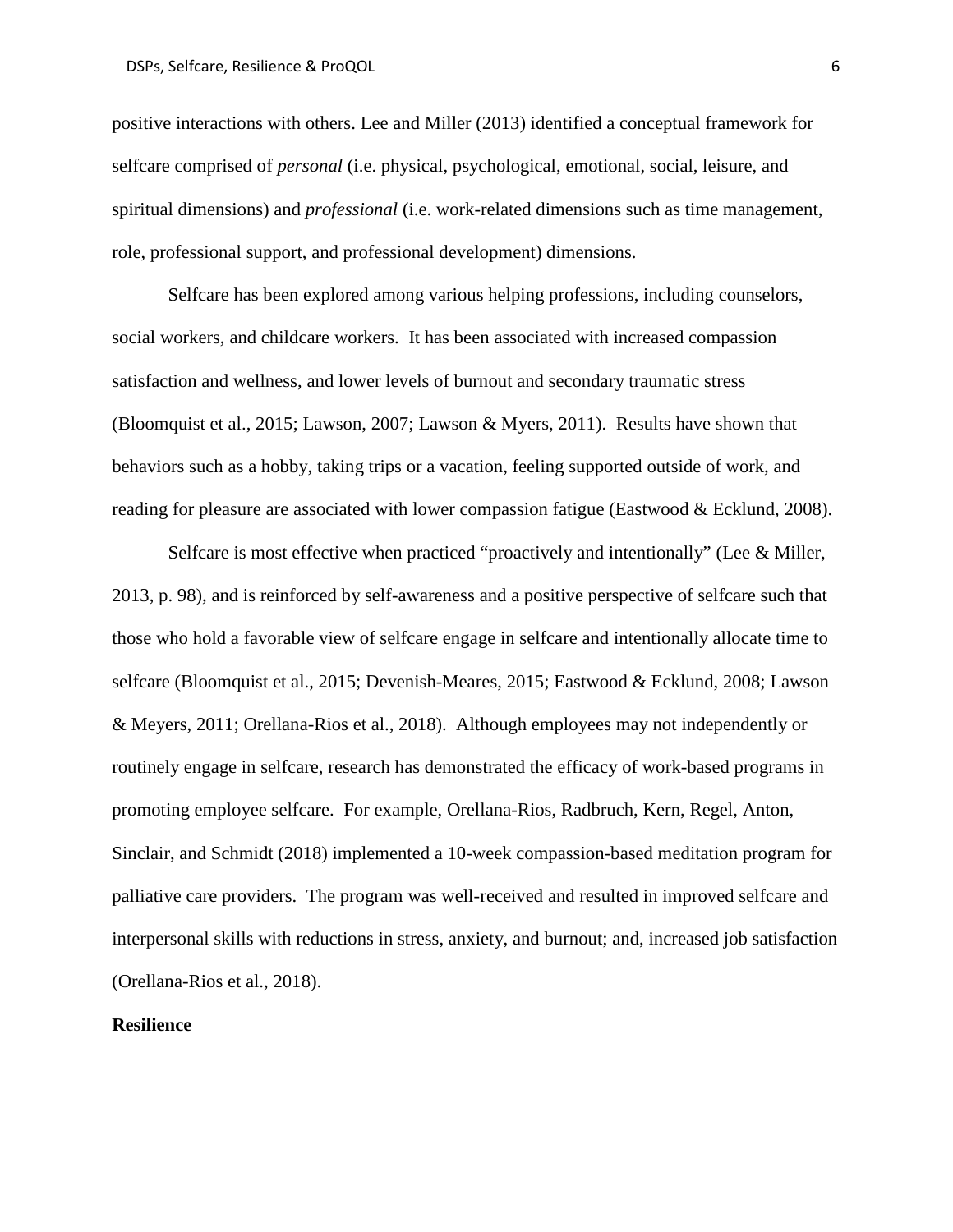Resilience, as a correlate of selfcare (Rees et al., 2016; Sondenaa et al., 2015), has merit in the discussion of DSP retention and job satisfaction, yet it has been largely absent from the IDD literature. Resilience is a dynamic and multidimensional construct, influenced by individual, biological, cognitive and interpersonal factors, that refers to the adaptive ability to withstand adversity and stress (Foureur, Besley, Burton, Yu, & Crisp, 2013; Poole, Dobson, & Pusch, 2017). It buffers the effects of stressful situations and lends to the experience of positive emotions amid adversity (Masten, 2001; Poole et al., 2017; Tugade & Fredrickson, 2004).

There is a dearth of research focusing on resilience among DSPs. Noone and Hastings (2009) explored the efficacy of a brief intervention to combat work stress and promote resilience among DSPs. The 2-day training focused on the impact of negative thoughts and emotions, coping strategies and avoidance reduction, and how to be mindful. A booster session was provided several weeks later. The training was associated with a significant reduction in DSPs' psychological distress, despite a small increase in perceived work stressors (Noone & Hastings, 2009). Noone and Hastings (2009) suggested that if DSPs can develop greater resilience and increase capacity to cope effectively with stress, they are likely to show more positive interactions with the individuals they support.

To augment the discussion of resilience, it is necessary to consult the literature from related fields. Among college students, resilience has been correlated with self-esteem, selfcare, self-efficacy, and lower levels of anxiety (DeRosier, Frank, Schwartz, & Leary, 2013; Bender & Ingram, 2018). Among nurses, resilience - characterized by personal strength, the ability to plan, sociability, and social resources – has been associated with increased quality of patient care and greater respect for clients (Williams, Hadjistavropoulos, Ghandehari, Mallow, Hunter, & Martin, 2016). Further, increased resilience has been associated with positive coping strategies among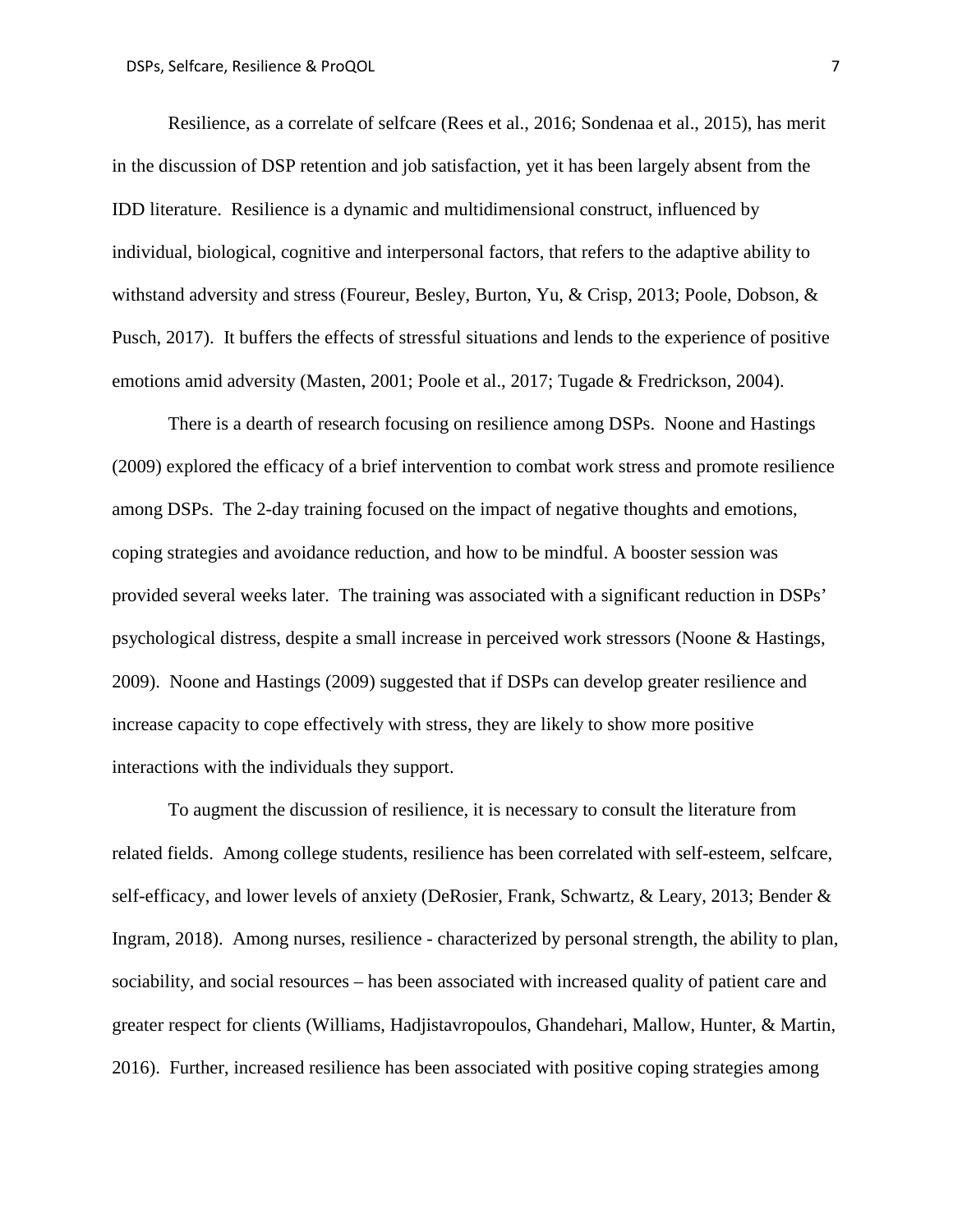nurses, as well as increased compassion satisfaction, decreased burnout, and decreased secondary traumatic stress (Hegney, Ress, Eley, Osseiran-Moisson, & Francis, 2015; Rees et al., 2016).

Research has demonstrated the efficacy of trainings to increase resilience, as was similarly noted with selfcare. Foureur and colleagues explored the implications of a mindfulness-based stress reduction program for nurses and midwives (Foureur, Besley, Burton, Yu, & Crisp, 2013). Comprised of a 1-day training and daily meditation practices for 8 weeks, the program was associated with significant improvements in general health and ability to cope with stress, as well as decreased self-reported stress. Similarly, Slayter and colleagues conducted a controlled trial with nurses to determine the impact of a resiliency training. The brief mindful selfcare and resiliency (MSCR) intervention consisted of a 1-day training followed by three weekly mindfulness exercises and home-based practice exercises. Nurses who participated in the training experienced a significant decrease in burnout with small-to-moderate effect that persisted six months after the intervention. In addition, the nurses experienced increased compassion satisfaction and quality of life (Slatyer, Craigie, Heritage, Davis, & Rees, 2018).

#### **Purpose**

DSPs are critical to the quality of life for many individuals with IDD, yet organizations continue to struggle with their recruitment and retention amid various systemic challenges. Additional and alternative methods are needed to increase organizational capacity and to respond to the ongoing and historic challenges with DSP turnover. The present study is a preliminary effort to explore selfcare behaviors among DSPs and the relationship between selfcare, resilience, and professional quality of life. More specifically, the research sought to answer the following questions: (a) What selfcare behaviors do DSPs engage in? (b) How is selfcare related to DSPs' professional quality of life? (c) If there is a relationship between selfcare and professional quality of life, does resilience moderate this relationship?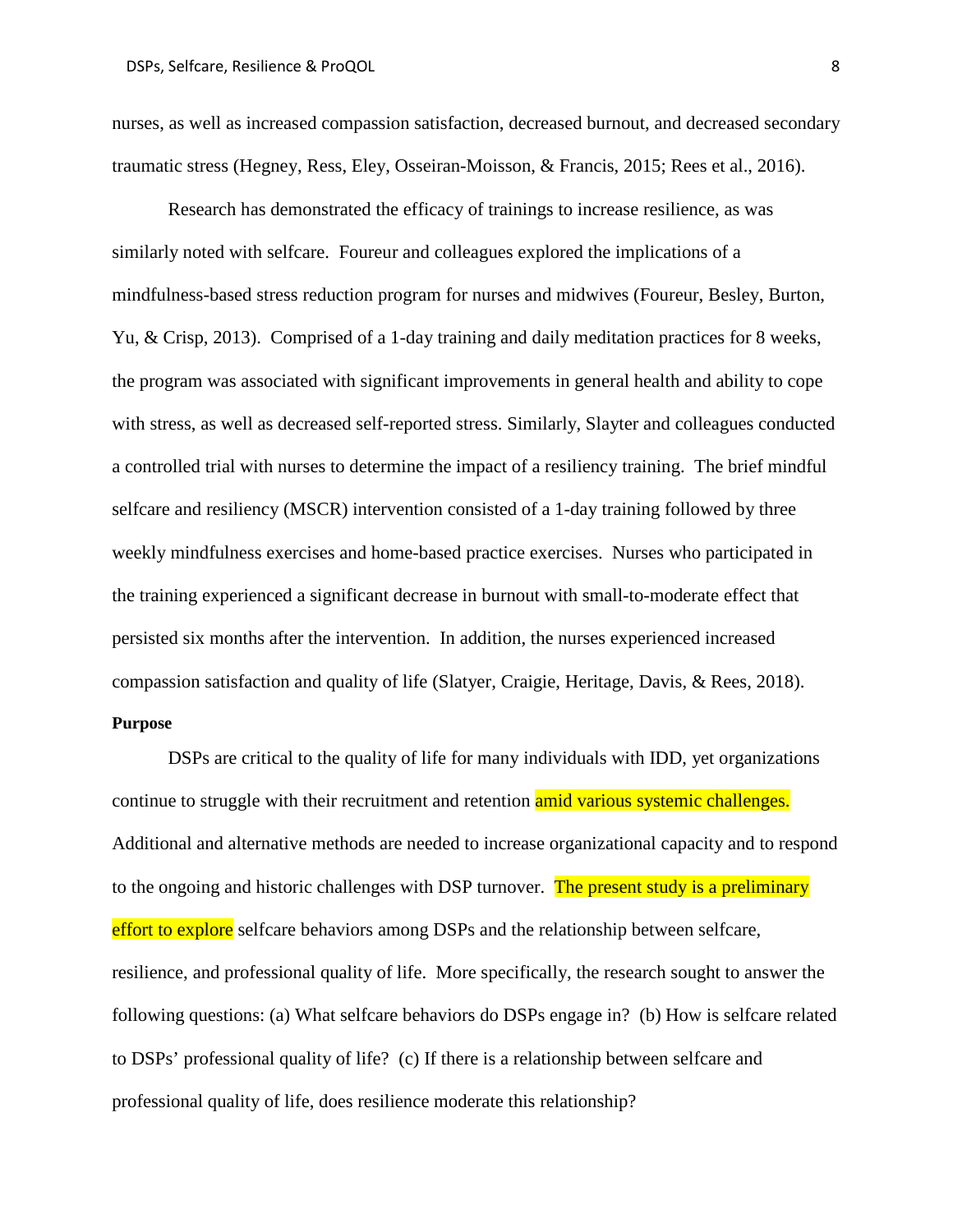### **Methodology**

#### **Overview**

The present study was conducted in a not-for-profit agency in a midwestern state in the United States. The agency provides supports to over 2000 individuals with IDD and their families through residential programs, employment and day services, as well as outpatient psychiatric and other clinical services. The agency has an operating budget of approximately \$21.5 million with approximately 50% of its income generated from the HCBS waiver. The agency has an estimated annual turnover rate of 60%. At the time of this study, the primary researcher was developing a relationship with this community agency. The agency's director of human resources assisted the researcher by creating an online survey using an internal electronic platform. The online survey included information for informed consent and multiple measures, including demographic items, selfcare behaviors, resilience, and professional quality of life. The survey was comprised of 108 items and took approximately 15-20 minutes to complete. After review by the researcher's university institutional review board and the agency's human subjects review board, the survey link was emailed to 392 employees, including residential site managers, whose jobs were categorized as DSPs. Respondents were eligible to receive a \$5 e-gift card as an incentive and were prompted to provide their contact information via a separate link at the end of the survey to ensure anonymity of responses. Recruitment lasted for approximately two months during which time a recruitment email with the survey link was sent a total of four times. The results of the study are from 153 DSPs and represent a 39% response rate.

#### **Measurement**

**Demographics.** Several items were constructed by the primary researcher to query respondents' demographic information, including gender, level of education, and length of time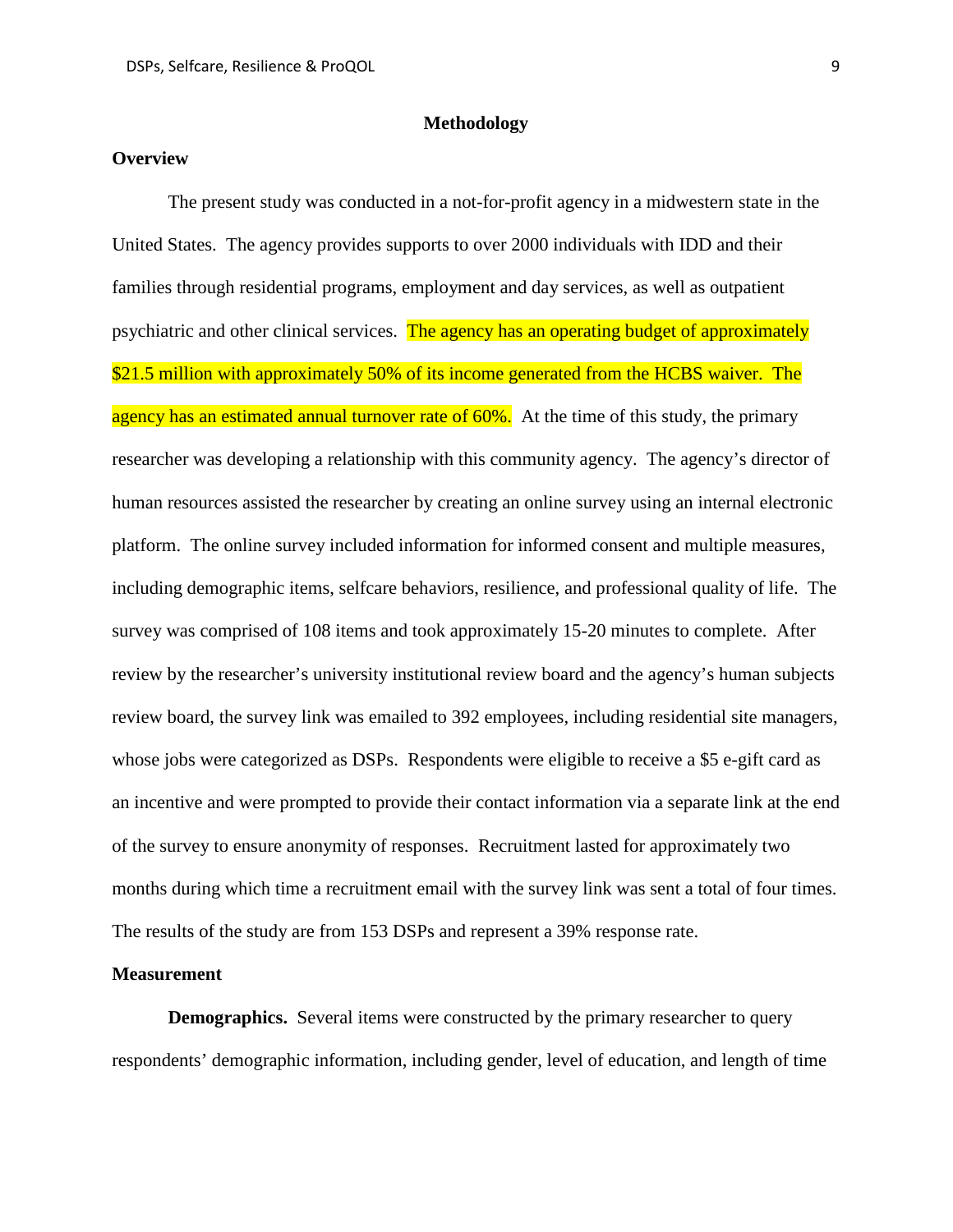as a DSP. Demographic items were limited (e.g. ethnicity was not solicited) to protect the identity of respondents given the lack of diversity in the organization.

**Selfcare Behaviors.** Selfcare behaviors were assessed using an adaptation of the *Selfcare Assessment* (Saakvitne & Pearlman, 1996). It is comprised of 71 items across 7 domains (i.e. physical, psychological, emotional, spiritual, relational, workplace, and overall balance) and an additional "other" option after five of the domains (i.e. physical through relational) which afforded respondents the opportunity to identify any behaviors in which they engaged that were not included on the measure. Examples of items include: "get regular medical attention", "say no to extra responsibilities", "read/listen to inspirational material", and "ask for help when I need it". Items are scored using a Likert-type scale ranging from *I never do this* (1) to *I do this a lot* (5). No psychometric properties are available on this measurement. For the present study, two items (i.e. be curious and access psychotherapy) from the psychological domain were omitted by error from the online survey and the "other" option was presented only once after all items were listed in the current survey to decrease repetition. Domains were not specified in the online survey to avoid potentially influencing responses.

Scores were calculated for each domain using the mean of individual item scores. Domain scores were moderately  $(r = .541, p < .001)$  to strongly  $(r = .741, p < .001)$  correlated. Given the preliminary nature of this study and the number of selfcare behaviors, principal component analysis was used to assess the viability of data reduction and resulted in a scree plot suggesting one or two factors. Thus, a composite selfcare score was calculated from the mean of all items on the measure. Preliminary evidence indicates strong reliability ( $\alpha$  = .96), however limitations of Cronbach's alpha are noted (Agbo, 2014).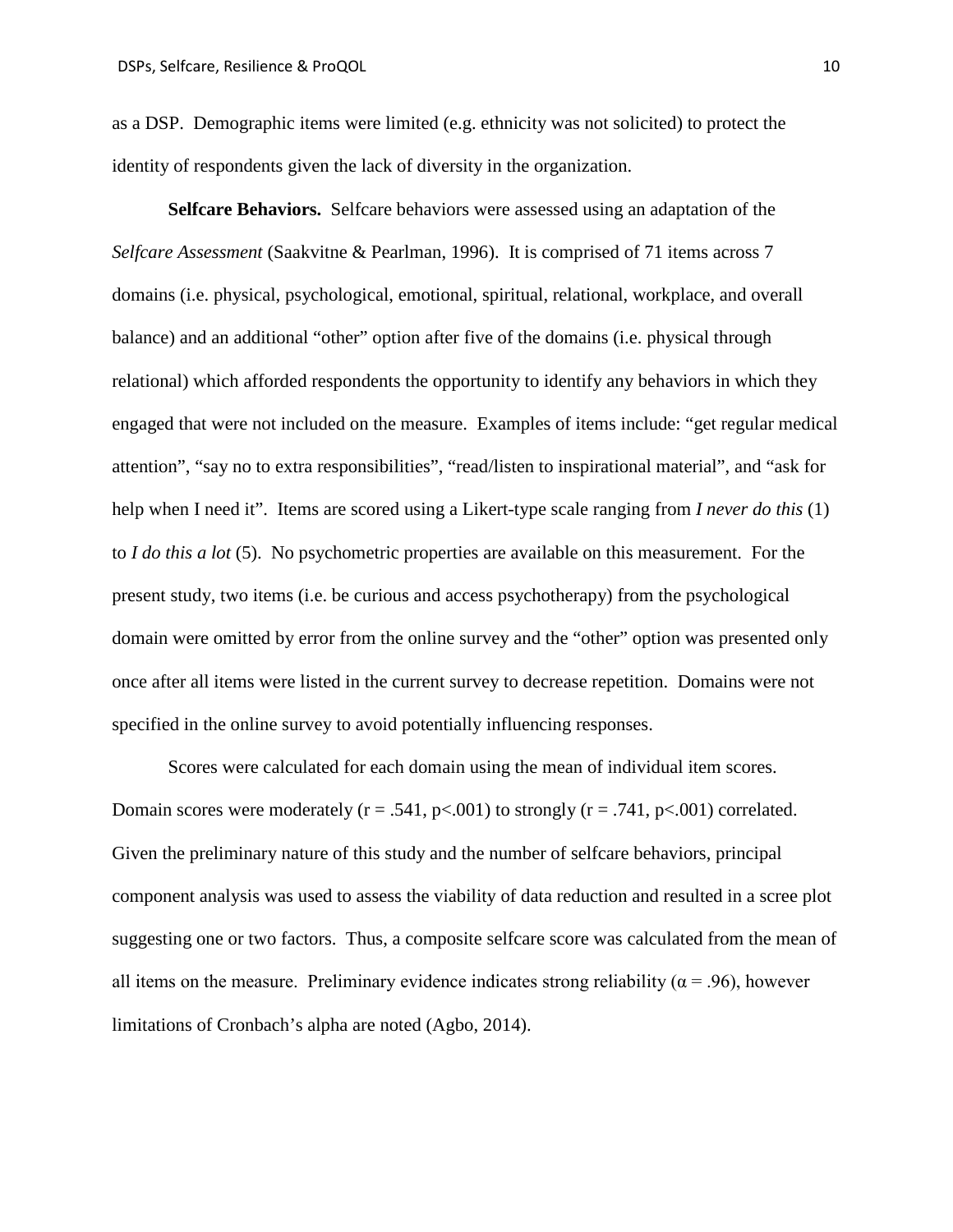**Resilience.** Resilience was measured using the *Response to Stressful Experiences Scale-4* (RSES-4; De La Rosa, Webb-Murphy, & Johnston, 2016). This 4-item instrument is a brief version of a 22-item instrument with preliminary psychometric testing supporting its validity and reliability ( $\alpha$  = 0.877). With a lead-in statement of "During and after life's most stressful events…" the four items include: "I tend to find a way to do what's necessary to carry on."; "I tend to know I will bounce back."; "I tend to learn important and useful life lessons."; and, "I tend to practice ways to handle it better next time." Likert-type scaled responses range from 1 'not at all like me' to 5 'exactly like me'. Reliability for the RSES-4 in the present study was acceptable ( $\alpha$  = 0.788).

**Professional Quality of Life.** This manualized instrument is comprised of 30 items across three subscales: *compassion satisfaction* (CS; i.e. the pleasure one derives from work), *burnout* (BO; i.e. exhaustion, frustration, anger and depression), and *secondary traumatic stress* (STS; i.e. negative feelings driven by fear and work-related trauma; Stamm, 2010). The latter two subscales comprise *compassion fatigue*. Each subscale is comprised of 10 items with a total of five reverse scored items. Items are scored using a Likert-type scale ranging from *never* (1) to *very often* (5). Examples of items include: "I am preoccupied with more than one person I help" and "I jump or am startled by unexpected sounds". Five items are reverse scored. Each subscale has a mean of 50 and a standard deviation of 10, with acceptable reliabilities (CS:  $\alpha$ =.88; BO:  $\alpha$ =.75; and, STS:  $\alpha$ =.81). The measure has demonstrated good construct validity with each scale measuring separate constructs. However, the BO and STS subscales have shared variance of  $34\%$  (r=.58). For the present study, subscale scores were computed according to the manual (i.e. the sum of scores for items on each subscale are converted to z scores and then to t scores;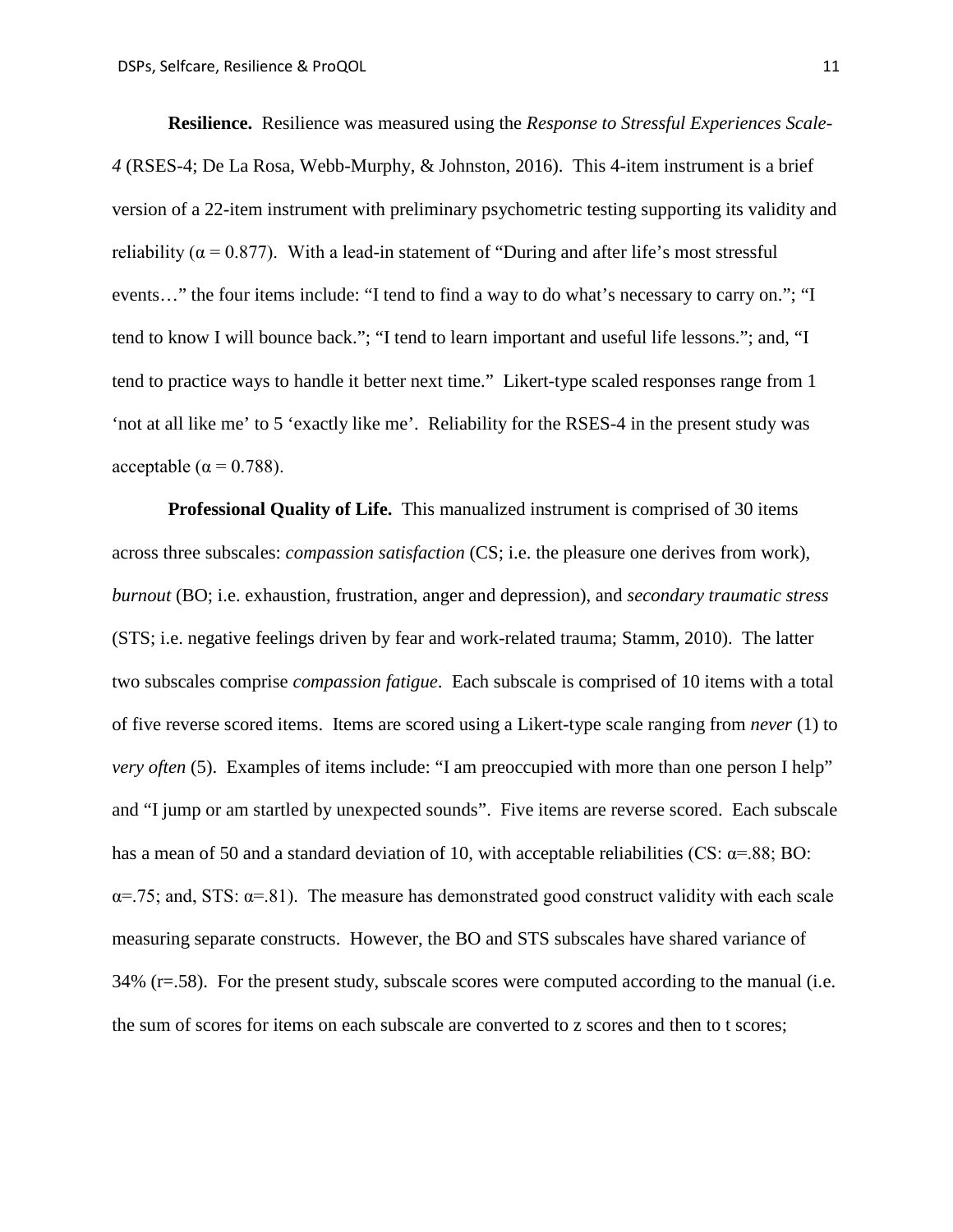Stamm, 2010). Reliability of the scales using data from the present study were acceptable (CS:  $\alpha = .93$ ; BO:  $\alpha = .80$ ; and, STS:  $\alpha = .83$ ).

#### **Data Analysis**

All data was analyzed using IBM SPSS Statistics 25. All respondents completed the survey in its entirety with no missing data. Univariate analyses of demographics, selfcare behaviors, resilience, and ProQOL subscale scores (i.e. CS, BO, and STS) included frequencies and measures of central tendency. Bivariate analyses included correlations between mean selfcare, mean resilience, and ProQOL subscale scores.

After ruling out any possible multicollinearity between variables, a series of analyses were conducted to investigate if resilience mediated the relationship between selfcare and professional quality of life. Generally, mediation is thought to occur when the effects of the independent variable (i.e. selfcare) on the dependent variable (i.e. professional quality of life) decreases when a control variable (i.e. resilience) is added to the regression model. The authors followed the analytic procedures recommended by Baron and Kenny (1986) to examine this relationship. First, a regression analyses was conducted to analyze the effect of selfcare behavior on resilience. Next, hierarchical regression analyses were conducted to examine the mediating effects of resilience on DSPs' professional quality of life. Three models were estimated to account for each ProQOL subscale (i.e. CS, BO, and STS). The accuracy of the mediation effect was further tested using R 3.4.3 using sem() function in the lavaan package for mediation analysis (Rosseel, 2012). The Sobel test was used to test the significance of any mediation effects, that is, to determine if the reduction in the effect of the selfcare, after including resilience, is a significant reduction (Sobel, 1982).

#### **Results**

### **Demographics**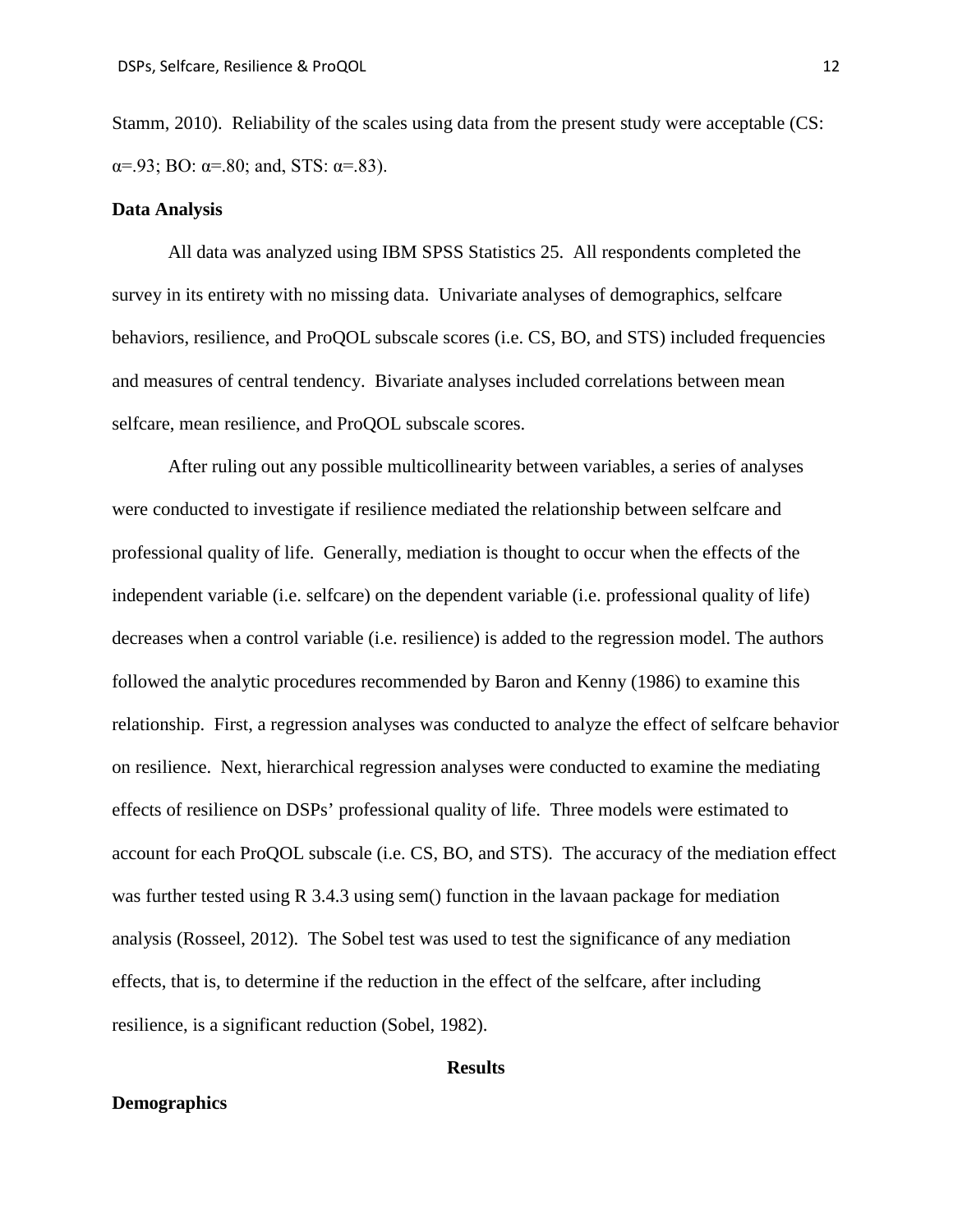The total sample was comprised of 153 DSPs. Demographic information is displayed in Table 1. Respondents were predominantly women (71.2%) with an average age of 36.4 years old (SD = .483). Most had less than a two-year college degree (68%) and had been working as a DSP for at least one year  $(72.9\%)$ .

#### **Selfcare Behavior**

Selfcare behaviors are described in Table 2. Percentages reflect DSPs who rated each behavior as a 4 "frequently" or 5 "a lot". On average, DSPs engaged in 25 behaviors ( $M =$ 24.96, SD = 14.64), and ranged from one to 60 behaviors across the physical, psychological, emotional, spiritual, relational, and workplace domains. Fifteen selfcare behaviors were endorsed by more than one-half of DSPs, including: wearing preferred clothing (71.2%), finding things that make them laugh (63.4%), identifying what is meaningful to self (63.4%), staying in contact with others (62.7%), being aware of non-material aspects of life (60.8%), spending time with pets (58.2%), setting limits with clients and colleagues (58.2%), singing (56.9%), spending time with others (56.2%), listening to one's self (55.6%), being open to not knowing (54.9%), being open to inspiration (53.6%), cherishing optimism (51.6%), getting needed medical care  $(51.0\%)$ ; and, calling or visiting relatives  $(50.3\%)$ . The largest number of behaviors ( $n = 6$ ) are within the spiritual domain. When considering selfcare behaviors related to work or those behaviors that have the potential to impact the workday, less than one-half of DSPs indicated that they get enough sleep (37.9%), ask for help when it is needed (31.4%), get regular supervision  $(24.8\%)$ , take a break during the work day  $(21.6\%)$ , take time off when sick  $(20.3\%)$ , take vacations (16.3%), and say no to extra responsibilities (17.0%).

In addition, means and standard deviations are presented in Table 2 for each selfcare domain. The mean is the sum of scores for each behavior (i.e.  $1 - 5$ ) divided by the total number of behaviors in the domain. The means ranged from  $2.86$  (SD = .69) in the relationship domain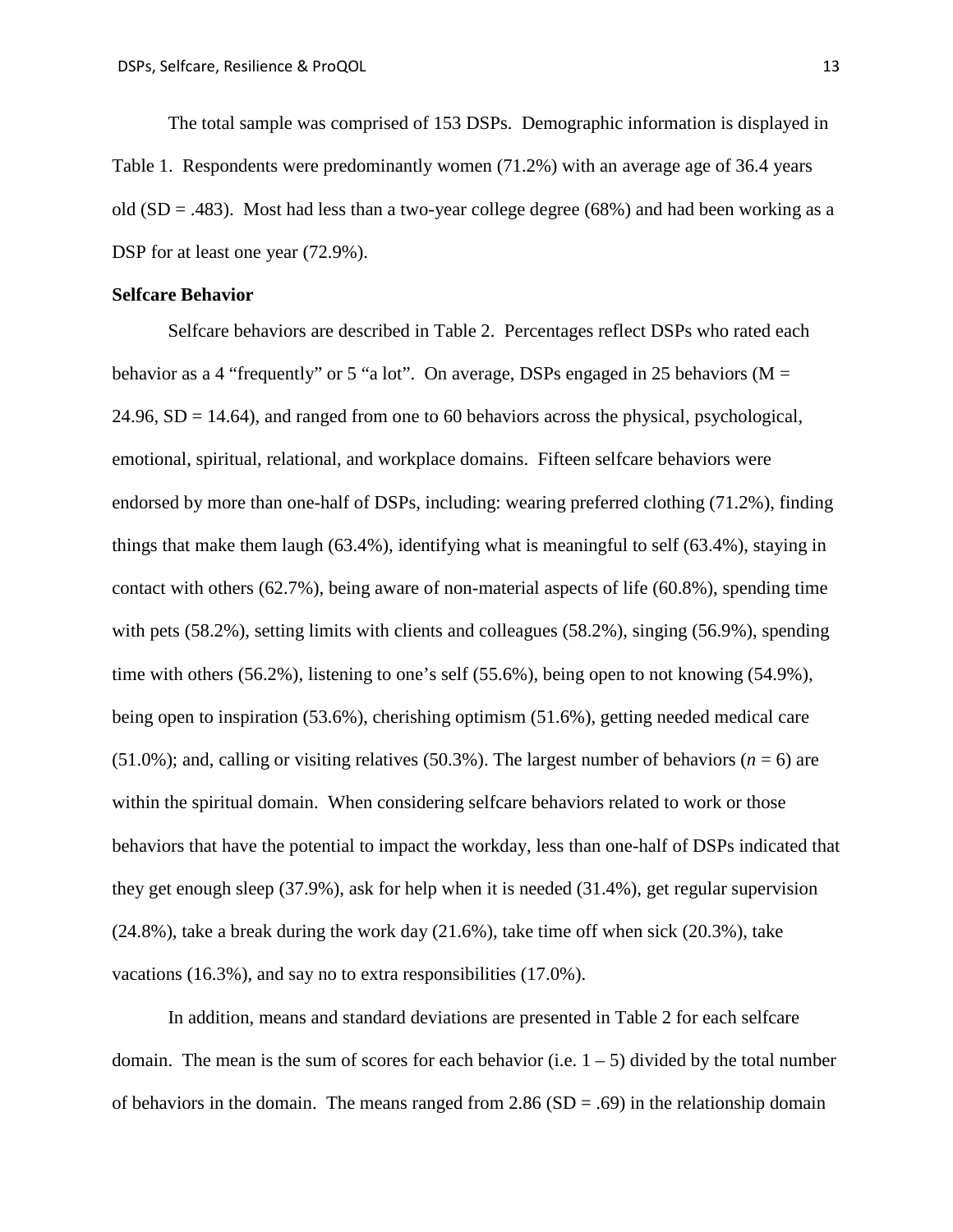to 3.31 ( $SD = .79$ ) in the spiritual domain. The mean score for striving to balance work responsibilities during the work day and work life with personal life was  $3.44$  (SD = .99). Thus, on average, DSPs "occasionally" to "frequently" seek a balance in their life.

### **Resilience**

The mean resilience score was calculated from the sum of scores for each item divided by the total number of items on the scale. The mean resilience score for DSPs was  $M = 4.14$  (SD = .64), thus suggesting that DSPs believed that the items were very consistent with their practices. A statistically significant positive correlation was noted between resilience and selfcare (*r* = .34, *p*<.01).

### **Professional Quality of Life**

The compassion satisfaction (CS), burnout (BO), and secondary traumatic stress (STS) scores were standardized ( $M = 50$ ;  $SD = 10$ ) according to the manual (Stamm, 2010). The range of scores, as well as percentages for DSPs in lower and upper quartiles, for each subscale are presented in Table 3. Although 28.8% of DSPs derive considerable satisfaction from their work, 26.8% of DSPs identified feelings of burnout and 23.7% of DSPs identified concerns related to secondary traumatic stress.

Correlations between ProQOL subscale scores, selfcare, and resilience are displayed in Table 4. All correlations were statistically significant  $(p<0.01)$ . Compassion satisfaction was positively correlated with selfcare  $(r = .35)$  and resilience  $(r = .49)$ . In contrast, BO and STS were negatively correlated with selfcare and resilience.

### **Mediation Analyses**

The initial step of mediation analyzed the effect of selfcare on resilience. Selfcare significantly predicted resilience  $\lceil \beta = .36, t(151) = 4.49, p < .001 \rceil$ , and explained a significant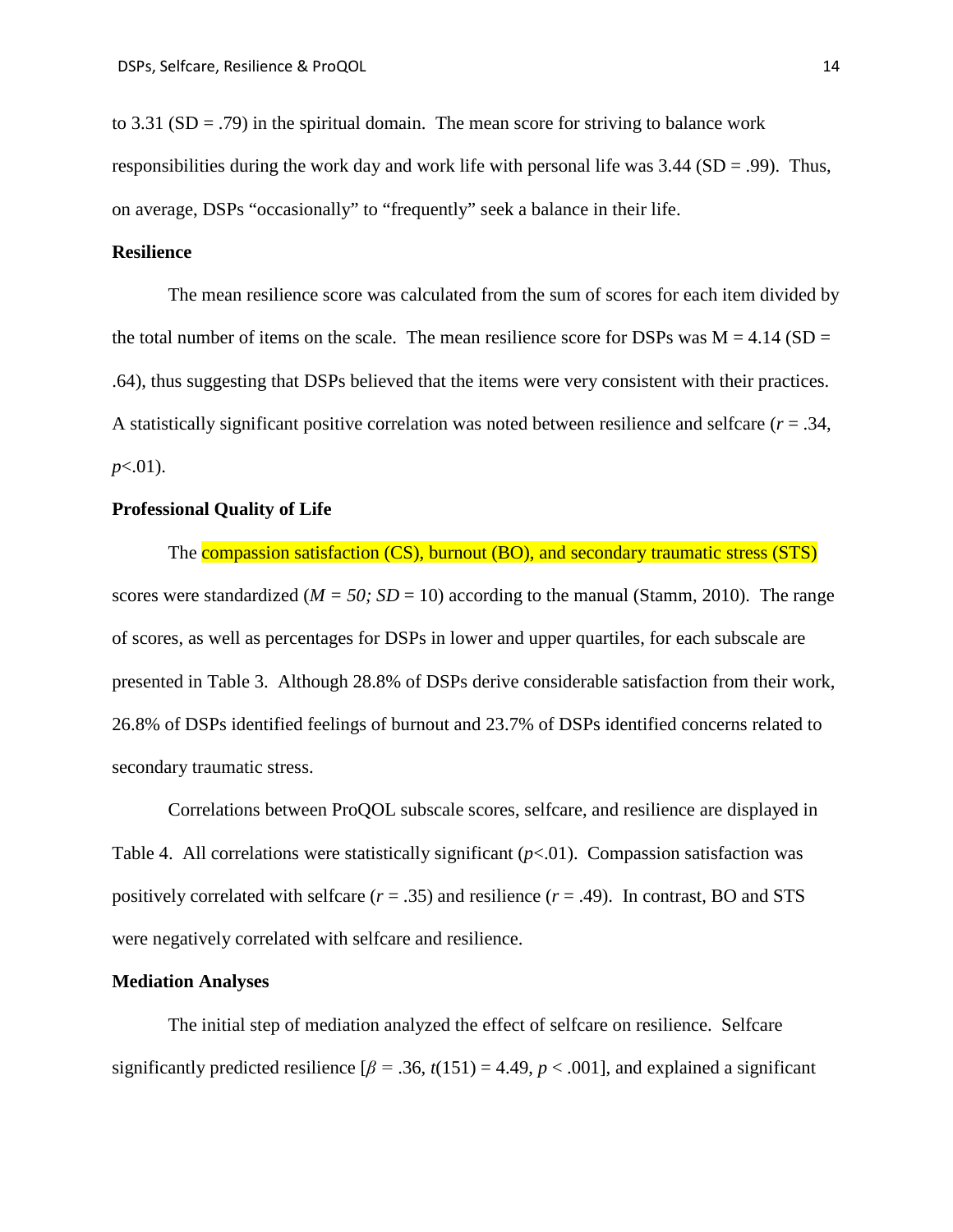proportion of variance in resilience,  $R^2 = .12$ ,  $F(1, 151) = 20.14$ ,  $p < .001$ . Next, hierarchical regression analyses were conducted to ascertain if the relationship between selfcare and each ProQOL subscale (i.e. CS, BO, and STS) was mediated by resilience.

The analyses for CS are displayed in Table 5. Model 1a indicates that selfcare is significantly associated with higher CS  $(p<.001)$ . Model 1b indicates that resilience mediated the effects of selfcare on CS ( $p < .001$ ). The results of the Sobel test indicate that the association between CS and selfcare is significantly mediated by resilience with the indirect effect of 2.381  $(z = 3.550, p < .001)$ . The direct effect of selfcare, however, is still significant  $(z = 2.870$  and *p* <.01). Thus, resilience is a partial mediator. The results indicate the two predictors, selfcare and resilience, explained 28% of the variance in CS scores.

The analyses for BO are displayed in Table 6. Model 2a indicates that selfcare is significantly associated with lower BO  $(p < .001)$ . Model 2b indicates that resilience mediated the effects of selfcare on BO ( $p < .001$ ). The results of the Sobel test indicate that the association between BO and selfcare is significantly mediated by resilience with the indirect effect of -1.549  $(z = -2.883, p < .01)$ . The direct effect of selfcare, however, is still significant  $(z = -5.134, p <$ 0.001). Thus, resilience is a partial mediator. The result indicates the two predictors, selfcare and resilience, explained 28% of the variance in BO scores.

The analyses for STS are displayed in Table 7. Model 3a indicates that selfcare is significantly associated with lower STS ( $p < .01$ ). Model 3b indicates that resilience mediated the effects of selfcare on STS ( $p < .01$ ). The results of the Sobel test indicate that the association between STS and selfcare is significantly mediated by resilience with the indirect effect of - 1.556 ( $z = -2.713$ ,  $p < .01$ ). The direct effect of selfcare is not significant ( $z = -1.697$ ,  $p > .05$ ).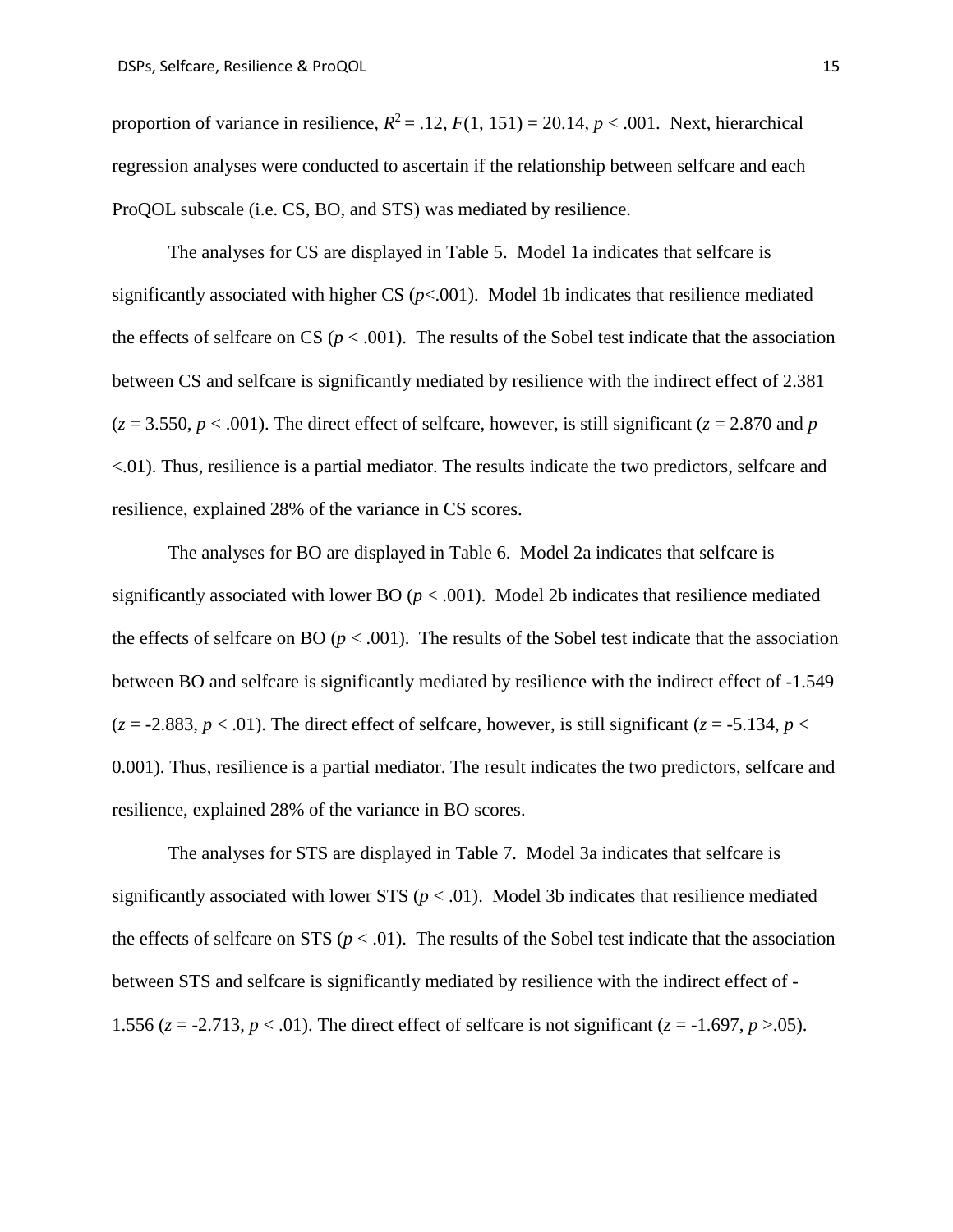Thus, resilience is a full mediator. The result indicates the two predictors, selfcare and resilience, explained 12% of the variance in STS scores.

#### **Discussion**

To the authors' knowledge, this is the first study to explore and describe selfcare behaviors, and the relationship of selfcare to DSPs' professional quality of life. Findings suggest considerable variability and frequency in selfcare behaviors among DSPs. Spiritual behaviors were among the most prevalent selfcare strategies. It can be argued that many of the behaviors identified in the spiritual domain are of critical importance to the nature of DSP work. For example, being open to not knowing and being hopeful might translate into greater patience when working with individuals with IDD who exhibit challenging behavior or who might struggle to achieve their goals. A sense of optimism, an additional behavior within the spiritual domain, might sustain DSPs and provide them with a different lens through which to interpret work experiences. Chang and Chan (2015) noted that nurses who were more optimistic reported less burnout. Optimism was associated with greater likelihood of utilizing resources to contend with stress and less vulnerability to the impact of stress.

DSPs least often endorsed getting supervision, taking a break, taking time off when ill, and declining additional responsibilities – factors that are directly related to work experiences. It is possible that supervision was not readily available for DSPs (AAIDD, 2016). Further, a growing number of DSPs work by themselves in family and individual homes, with increased distance from other DSPs or managers who, in other settings like group homes or day programs, might otherwise be able to provide support (Braddock, Hemp, Tanis, Wu, & Haffer, 2017). In addition, DSPs frequently fill the gaps created by vacant positions (Bogenschutz et al., 2014; Larson et al., 2004). Requests from management to fill open shifts and DSPs' commitment to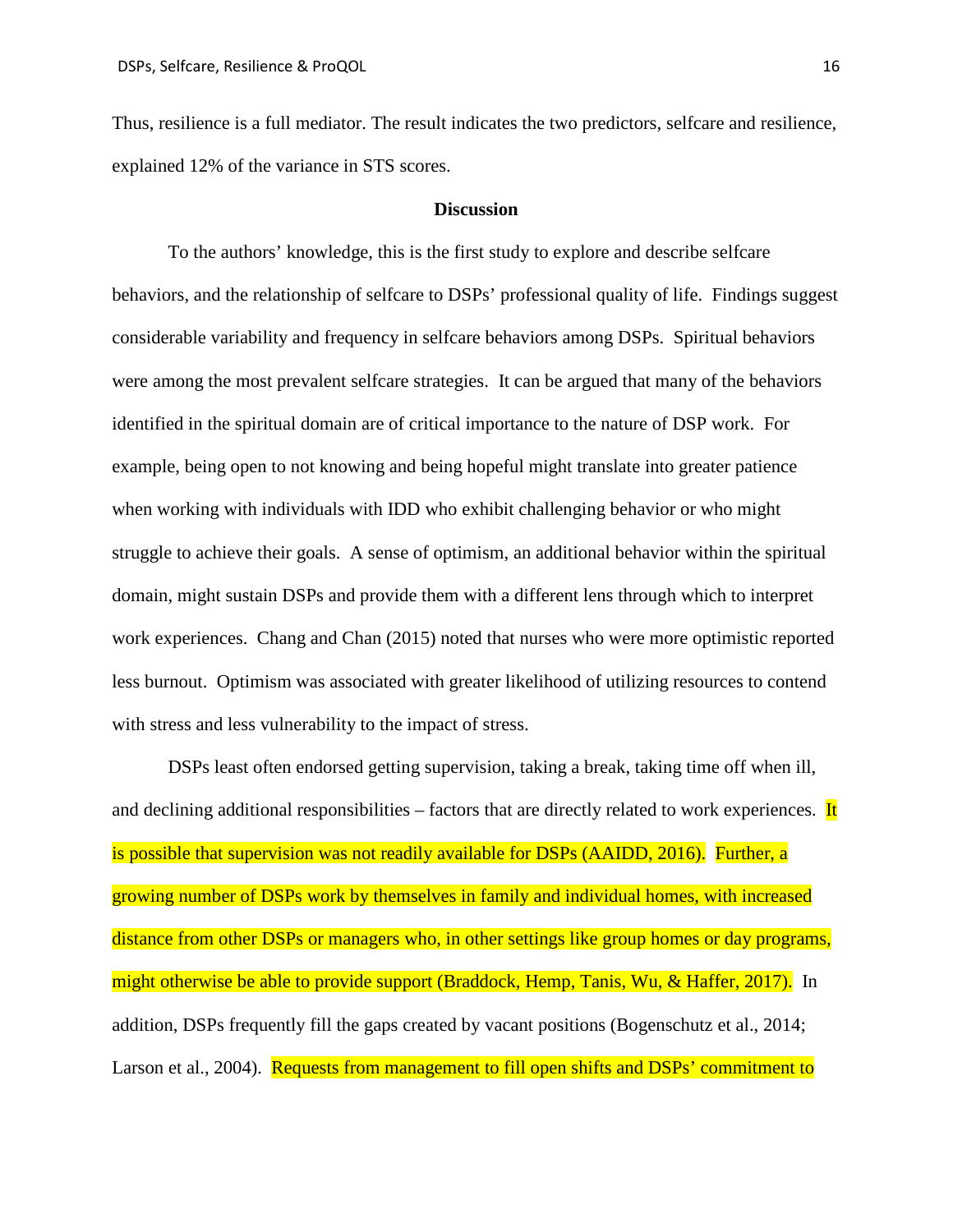the individuals might compromise or limit opportunities to take time off or a break during their shift. Such considerations provide a broader contextualization for the lack of engagement in work-related selfcare among DSPs in the current study.

As previously discussed, burnout results from an imbalance between an employee and the demands of work and can have significant implications for one's professional and personal life (Lawson & Myers, 2011). Lack of supervision and support, taking on additional responsibilities, and the lack of personal resources have the potential to result in increased burnout and turnover (Willems et al., 2010). Selfcare is one strategy to increase personal resources, sense of agency in managing stress, and an opportunity for DSPs to take "ownership of their health and well-being holistically... [in their] personal and professional lives" (Lee & Miller, 2013, p.96). However, research has highlighted the importance of promoting selfcare at the organizational level and fostering opportunities for workers to engage in selfcare (Lee & Miller, 2013; Orellana-Rios et al., 2018).

The present study highlights the importance of selfcare toward wellbeing and buffering the impact of burnout and secondary traumatic stress among DSPs. In the broader literature, research has found a similar relationship between selfcare and professional quality of life (Bloomquist et al., 2015; Bulter et al., 2017; Figley, 1995; Orellana-Rios et al., 2018). Although selfcare contributed to DSP wellness, the relationship between selfcare and compassion satisfaction, as well as selfcare and burnout, was partially mediated by resilience. Selfcare and resilience accounted for 28% of the variance in compassion satisfaction and in burnout. In contrast, the relationship between selfcare and secondary traumatic stress was fully mediated by resilience, thus suggesting that the relationship between selfcare and secondary traumatic stress was best explained by resilience. Together, selfcare and resilience accounted for 12% of the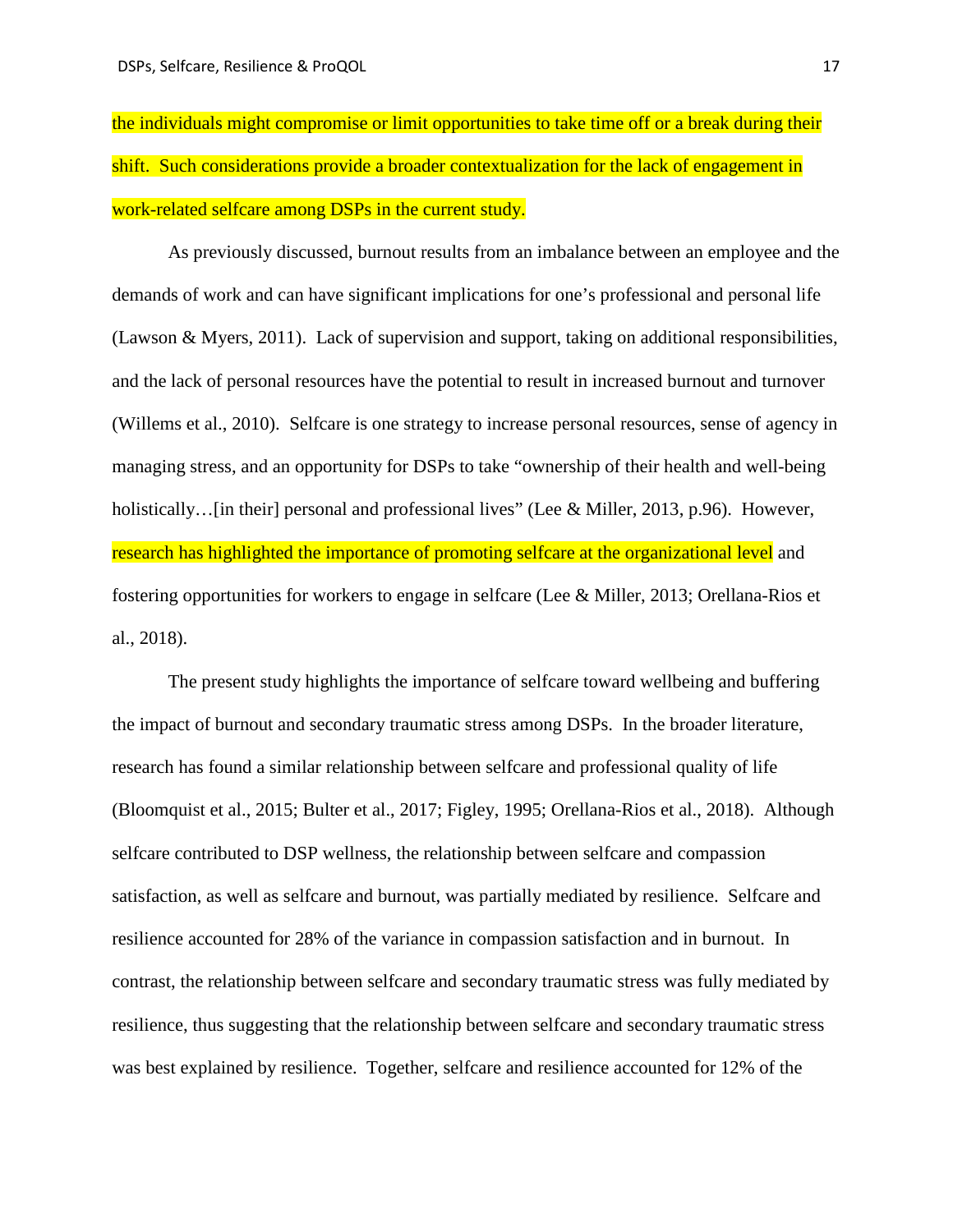variance in secondary traumatic stress. Although much is known about burnout, there is a dearth of research on secondary traumatic stress among DSPs. With a growing interest in trauma and trauma-informed care in the IDD field (Wigham & Emerson, 2015; Keesler, 2014), secondary traumatic stress is a corresponding area for further inquiry.

The contribution of selfcare to professional quality of life is greatest for burnout, and to a lesser degree compassion satisfaction and secondary traumatic stress. From a definitional perspective, this makes sense given that selfcare refers to practices and behaviors intended to counter work-related stress and overcome challenges (Barker, 2010; Lee & Miller, 2013). It is likely that selfcare contributes to compassion satisfaction such that those who engage in selfcare are investing and nourishing themselves. When people take time for themselves, do things that they enjoy, and strive for balance, they are likely to have an increased sense of wellbeing (Lee  $\&$ Miller, 2013). Notably, engaging in selfcare is both preventative and restorative (Butler et al., 2017).

Secondary traumatic stress, although related to burnout, is specific to indirect exposure to trauma. Although little is known about the prevalence of secondary trauma among DSPs, the present study suggests evidence that warrants further inquiry. Findings indicate that the relationship between selfcare and secondary traumatic stress is different from the relationships between selfcare and compassion satisfaction or burnout. The relationship between selfcare and secondary traumatic stress is best explained by resilience. Resilience is a complex construct influenced by individual, biological, cognitive, and interpersonal factors that not only buffers stress but also lends to positive emotions amid adversity (Foureur et al., 2013; Poole et al., 2017). It is plausible that as DSPs are indirectly exposed to traumatic experiences, resilience fosters their ability to acknowledge and contain or frame the adversity and have greater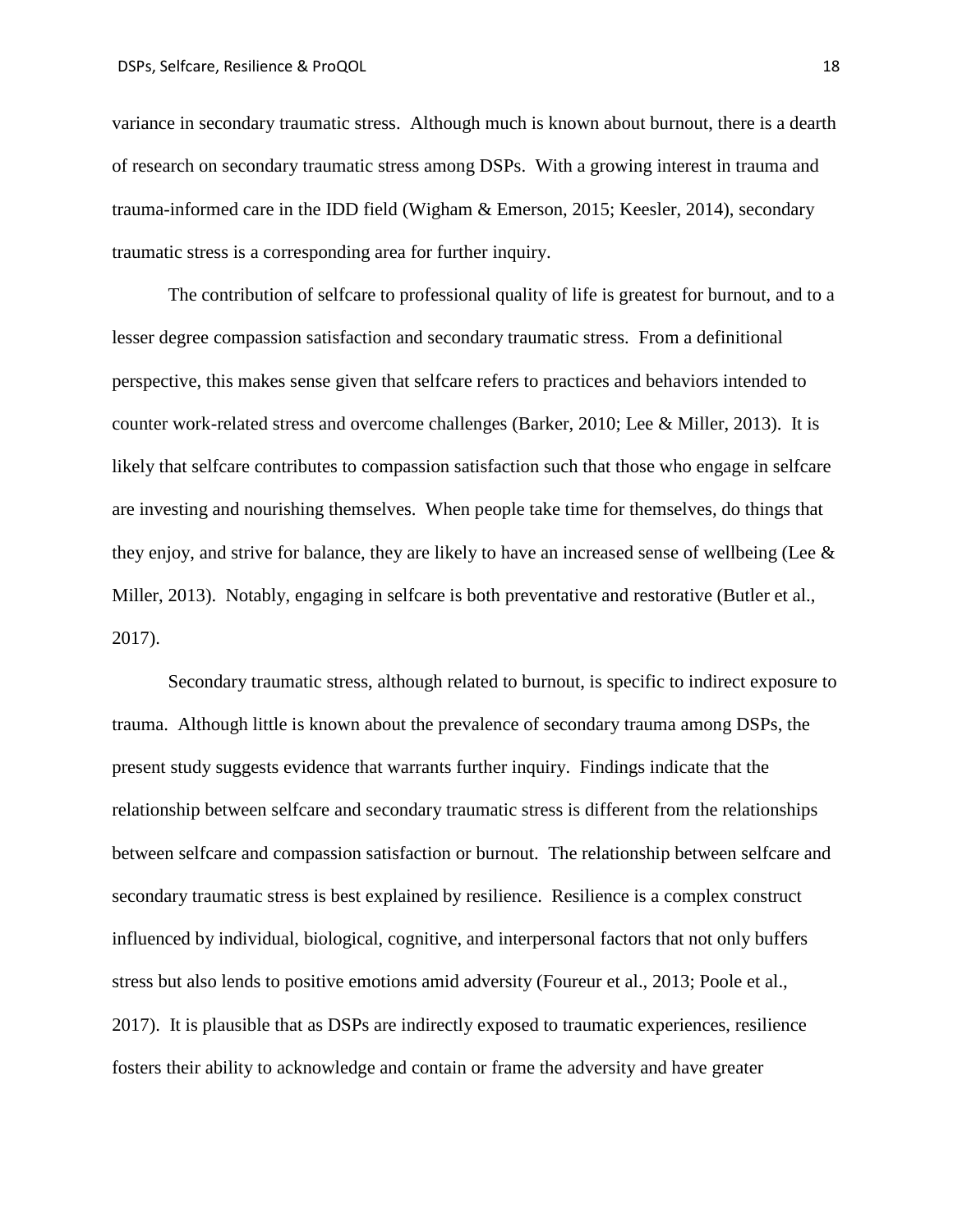optimism. For example, if a DSP is exposed to details regarding the sexual assault of an individual with IDD that they support, resilience would enable the DSP to move beyond the horrific nature of the experience to recognize the assault as a past event, and identify factors to buffer the emotional charge of the event (e.g. individual received treatment; the individual continues to go to work; the DSP can continue supporting the individual, etc.).

Resilience is an important factor to consider in understanding DSPs' ability to withstand stress and burnout, while experiencing greater satisfaction. Because of this, it warrants further consideration. For example, although selfcare contributes to resilience, what else bolsters DSPs' resilience? Preliminary research has noted a higher prevalence of early life adversity among DSPs than in the general population (Keesler, 2018). Relevant literature suggests the potential for adversity to contribute to a persons' resilience and ability to thrive, as well as the ability of resilience to contribute to subsequent wellbeing (Hamby, Grych, & Banyard, 2018; Holtge, McGee, Maercher, & Thoma, 2018; Poole, Dobson, & Pusch, 2017). In the current study, DSPs had relatively high levels of self-reported resilience.

A large body of literature highlights the implications of burnout on DSP turnover and the quality of services for individuals with IDD. Efforts to promote professional quality of life while also fostering resilience to buffer the stress associated with DSP work are very much needed. Initiatives to increase support to DSPs through additional trainings and professionalization of this line of work have been promoted by various national organizations (e.g. The National Alliance for Direct Support Professionals, 2013; National Association for the Dually Diagnosed, 2018). Further, statements have been issued by the **American Association of Intellectual and** Developmental Disabilities (AAIDD, 2016), as well as the President's Committee for People with Intellectual Disabilities (2017), that highlight factors contributing to the stability of the DSP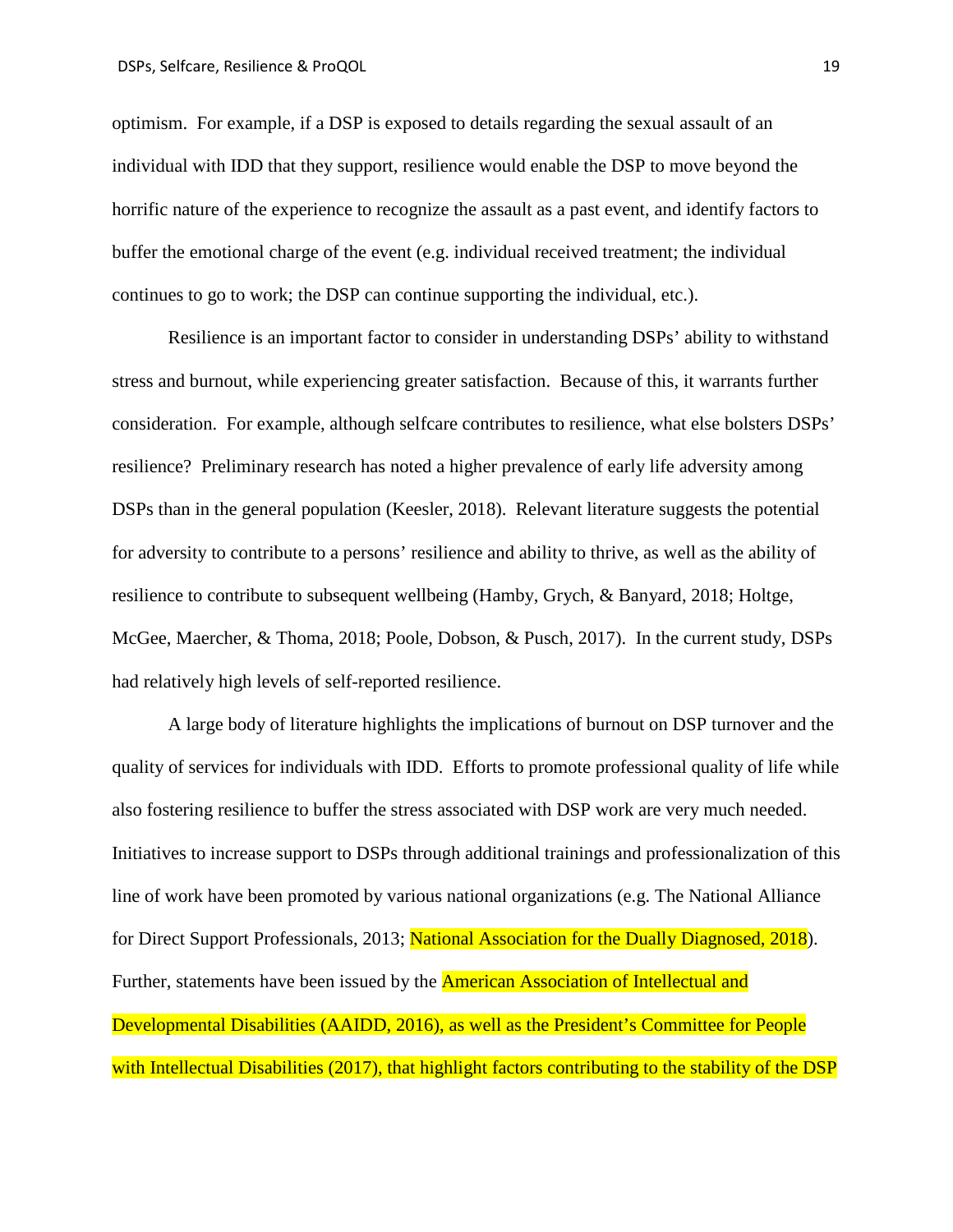workforce: low wages and limited benefits, limited training and opportunities for credentialing, and lack of good supervision and organizational support. Although efforts are being made at local, state, and federal levels, each organization is responsible for its workforce and its commitment to adequately serve individuals with IDD. As organizations seek ways to bolster their workforce amid broad systemic challenges, the development of trainings to promote selfcare and empower DSPs with opportunities to engage in selfcare may be additional strategies to buffer the impact of stress.

It is important for those in helping professions, like DSPs, to be emotionally self-aware. With greater insight, workers can identify when they are getting worn down and increase selfcare to avoid worsening fatigue and burnout (Killian, 2008). As such, increased self-awareness has been associated with the search for work-life balance and greater work satisfaction (Lawson, 2007). Historically however, "[the] emotional and psychological risks associate(d) with being a provider…to vulnerable populations and professional selfcare in response to these risks have been overlooked issues in…practice, training, and education" (Newell & MacNeil, 2010, p.58). Newell and MacNeil (2010) noted an association between a lack of knowledge regarding risks of direct practice and the benefits of preventative strategies such as selfcare increase the vulnerability of service providers to the impact of adverse outcomes like burnout.

The efficacy of trainings to increase selfcare and resilience has been noted in the literature (Foureur et al., 2013; Noone & Hastings, 2009; Orellana-Rios et al., 2018; Slatyer et al., 2018). Although increasing resilience is critical given its contribution to professional quality of life, focusing on selfcare may be more practical to promote through trainings (Bender & Ingram, 2018). In order to increase the potential success of selfcare trainings, it is critical for organizations: to understand the importance of selfcare to professional quality of life; to foster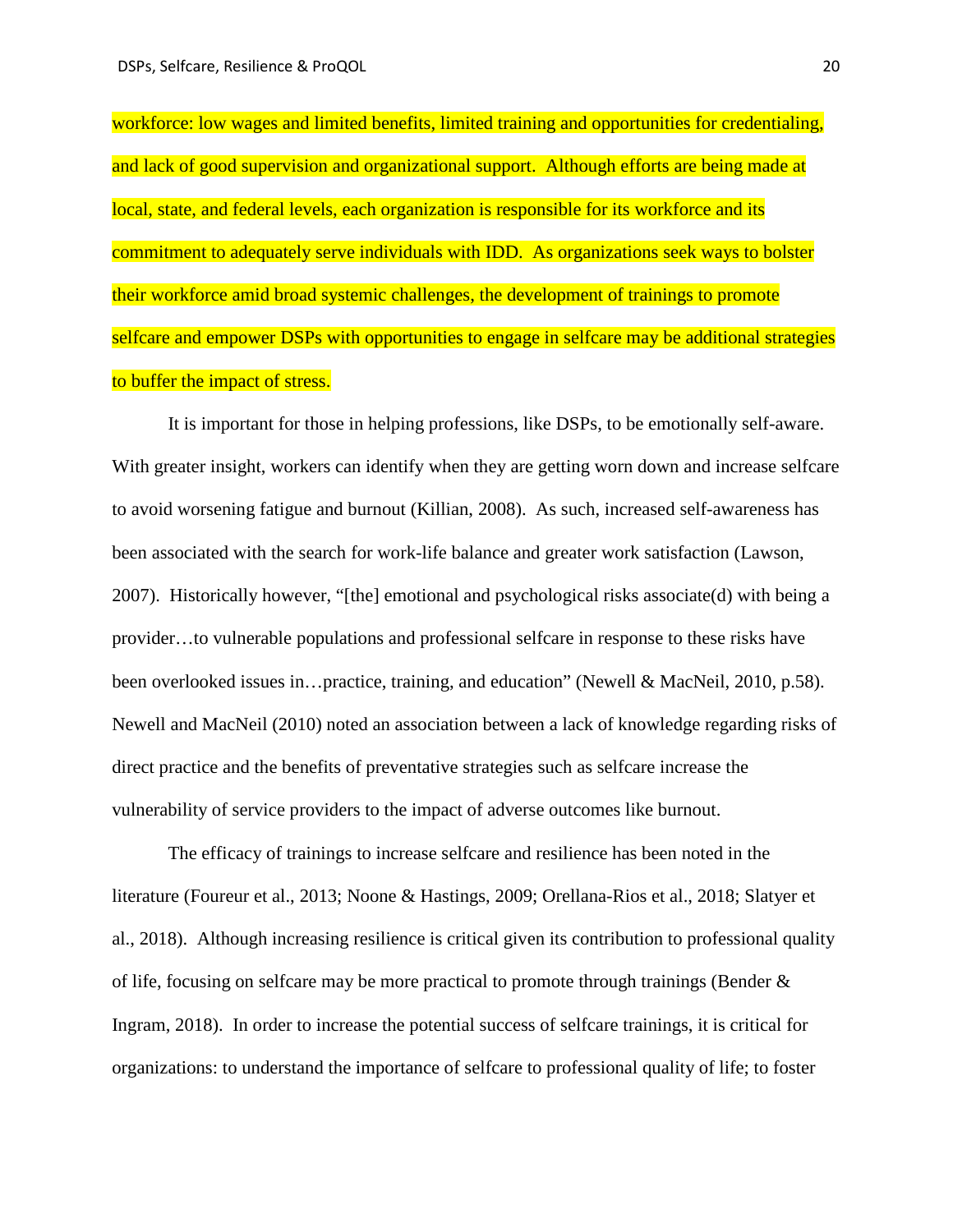awareness of selfcare among DSPs through education; to promote and reward selfcare practices among DSPs; and, to provide opportunities for the integration of selfcare into daily routines (Foureur et al., 2013; Williams et al., 2016). Trainings need to be accessible and organizations need to proactively strategize staff attendance at workshops and ensure coverage of work shifts (Noone & Hastings, 2009). In addition, when developing selfcare trainings, it is important to consider individual and workplace factors (e.g. current practices, organizational culture), as well as work-family conflict, which often compromise a worker's ability to cope (Slatyer, 2018b). Foureur and colleagues (2013) noted the collective impact of selfcare for the individual worker and the organization: "(t)he potential of staff who engage in selfcare…and contexts that enable [selfcare]…in day-to-day work, is the building of resilience both for the individuals involved and the workplace in general" (p.122).

#### **Limitations**

Although the present study provides much needed insight regarding DSPs' selfcare and professional quality of life, it is not without limitations. The sample was comprised of DSPs from one agency in the Midwest who work with individuals with IDD across various settings, including: day habilitation, community living, employment, and agency group homes. It is possible that the present findings do not generalize to direct support professionals in other settings (e.g. institutional, for-profit, etc.). Similarly, DSPs' selfcare behaviors, resilience, and professional quality of life could reflect unique aspects of the specific agency and local culture. For example, spirituality has been found to be more prevalent in the Midwest than in other regions of the United States (Furman, Benson, & Canda, 2004). Perhaps this explains the predominance of selfcare behaviors in the spiritual domain.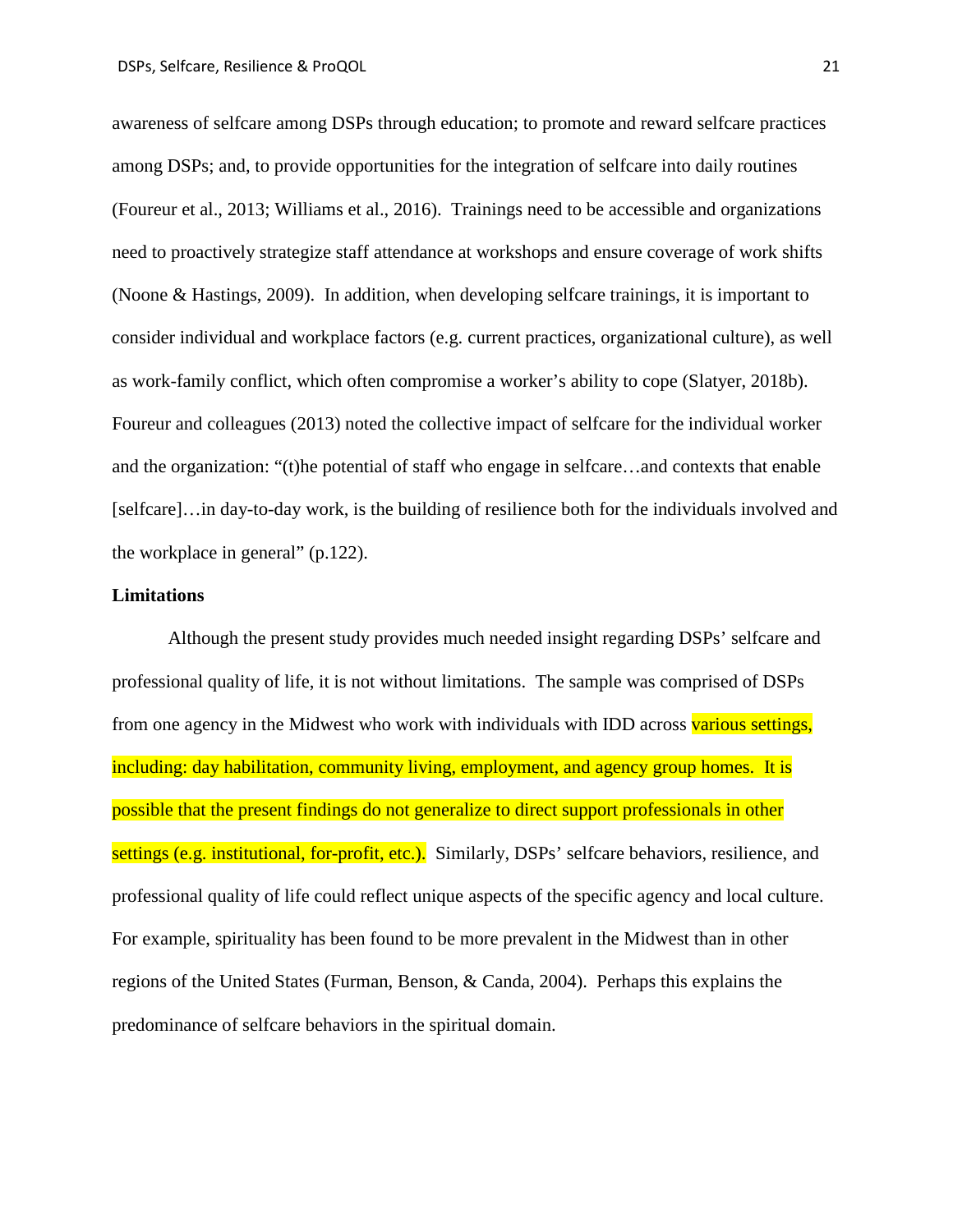Across the United Sates, more than 50% of DSPs are people of color, and 33% to 66% have a high school level education (Gray-Stanley & Muramatsu, 2011; Hewitt et al., 2008). Given the potential for increased stress and adversity associated with these demographics, and the importance of recognizing the contribution of cultural diversity, a more diverse sample of DSPs is necessary to fully understand the relationship between selfcare, resilience, and professional quality of life. However, a more diverse sample may have implications for measurement. For example, although the ProQOL has been used extensively (Stamm, 2010) with studies supporting its psychometric properties across cultures and its sensitivity to cultural differences (Galiana, Arena, Oliver, Sanso, & Benito, 2017; Shen, Yu, Zhang, & Jiang, 2015), some scholars argue for increased exploration of its cross-cultural utility (Heritage, Rees,  $\&$ Hegney, 2018). Similarly, selfcare and resilience can be influenced by culture, with resilience often presenting with moral, social, and structural factors (Ikeda et al., 2018; Panter-Brick, 2015). Therefore, the findings of the present study should be considered within the context of the respective culture.

Data analysis did not consider the breadth and depth of various factors that could contribute to DSPs' professional quality of life. It is possible that other factors within DSPs' personal lives and the broader context of IDD service delivery contribute to ProQOL subscale scores. Considerations such as length of work shifts, communication styles, worker maturity, supportiveness of management, and social support have been found to contribute to ProQOL scores (Granek et al, 2017; Khan, Khan, & Bokhari, 2016; Mohsin, Shahed, & Sohail, 2017; Sodeke-Gregson, Holttum, & Billings, 2013). In addition, the selfcare measure used in the present study has multiple dimensions that were collapsed into a single score for data analysis. Although a composite score facilitated analysis, it resulted in the loss of nuances associated with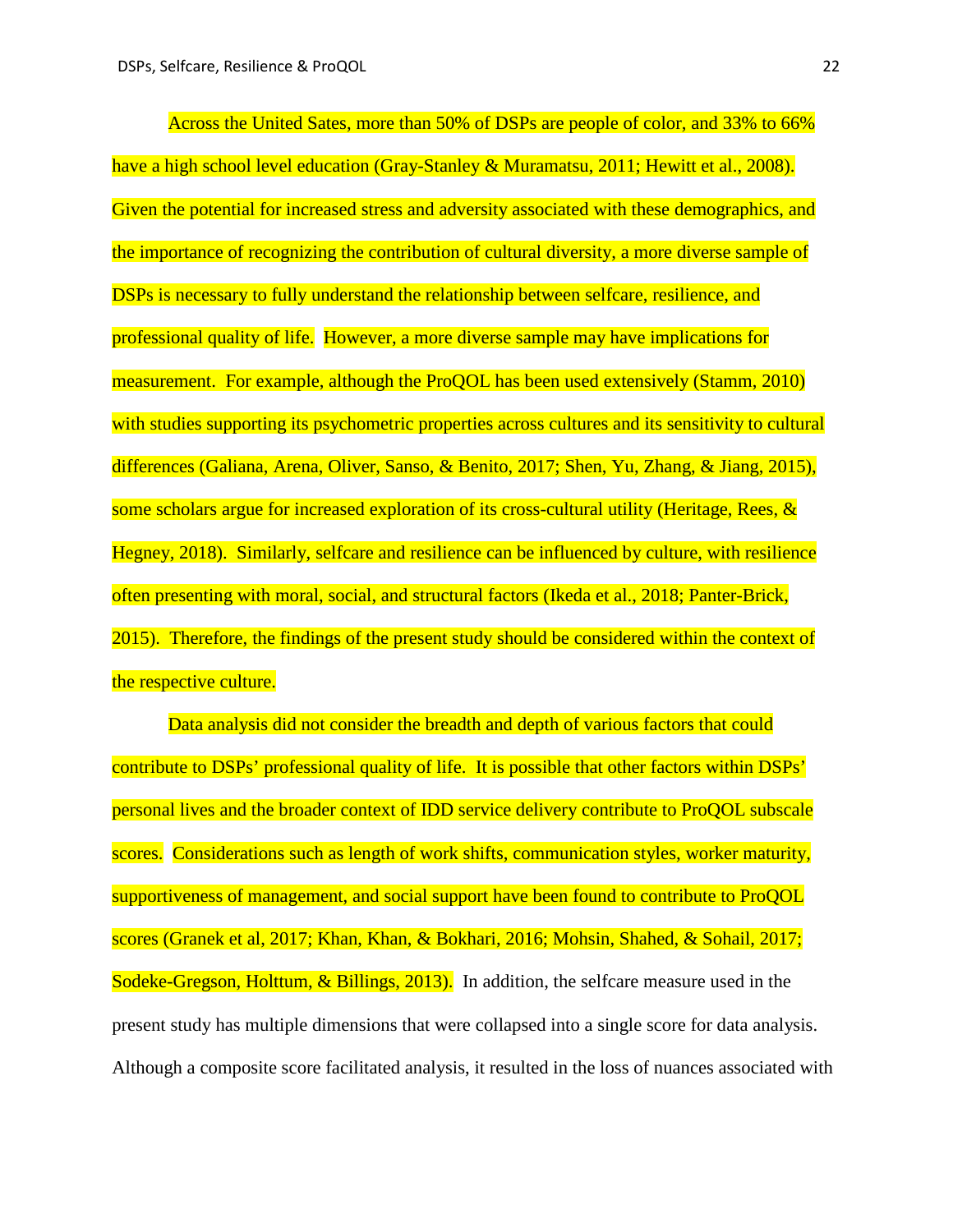individual selfcare behaviors. Previous research noted a differential impact of various selfcare strategies on professional quality of life. For example, Killian (2008) noted the importance of participating in supervision and social interactions with work colleagues in lowering perceived work stress, as compared with strategies such as venting.

Overall, there is a dearth of research regarding selfcare, resilience, and professional quality of life in the broader body of IDD literature which presents some limitation with contextualizing and interpreting the current findings. Findings from related research have been used where feasible and appropriate. Results should be interpreted within the context of the study limitations and understood as a preliminary foundation for subsequent research.

#### **Conclusions**

Organizations supporting individuals with IDD continue to struggle with their DSP workforce due to high rates of burnout and turnover amid low wages, lack of training and supervision, and other organizational and personal factors. Given the integral role of DSPs in promoting the quality of life for individuals with IDD, and the fundamental stress associated with caregiving exacerbated by extensive responsibilities, it is important for organizations to identify ways to promote DSPs' professional quality of life while also urging systemic changes at the state and national levels.

The current study highlighted the relationships between selfcare, resilience, and professional quality of life. Organizational strategies to develop a culture that embraces the importance of selfcare and empowers DSPs with opportunities to engage in selfcare may be one strategy to increase DSP resilience and decrease burnout amid the context of significant stressors. Although DSPs may naturally engage in some selfcare behaviors, trainings can be provided by organizations to increase awareness of the importance of selfcare and to promote its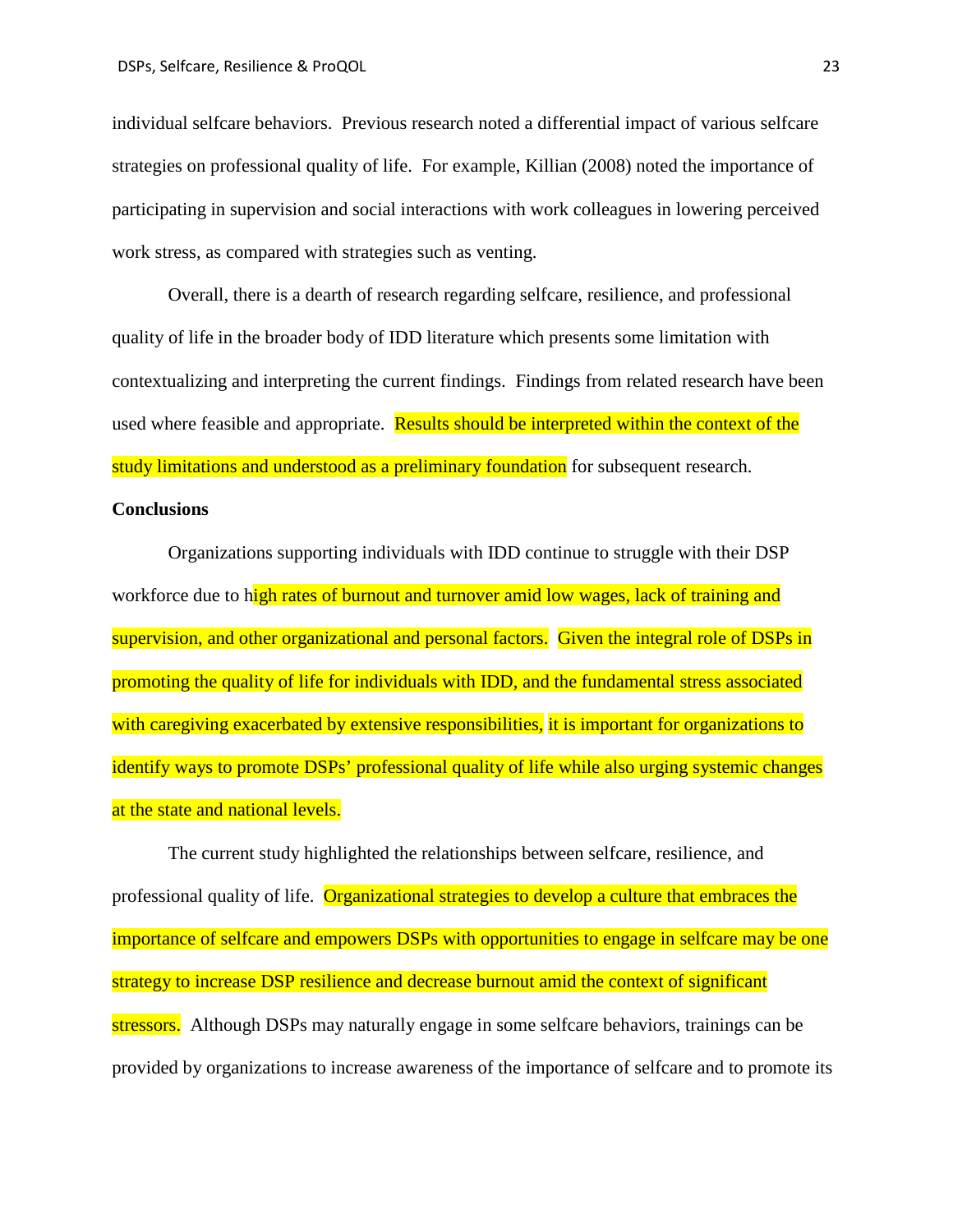use. Given the relationship between selfcare and resilience, and findings from previous research, it is possible that when organizations promote selfcare, DSPs may experience gains that carry over into aspects of their personal lives.

This study is an initial investigation of selfcare, resilience, and professional quality of life. It provides a preliminary foundation for subsequent discussion and inquiry within the broader context of challenges associated with the DSP workforce. Multiple and varied strategies at all levels are warranted to address the complexity of problems the field faces. Greater attention to selfcare and efforts to promote DSP resilience may be a viable strategy to contribute to broader efforts in response to an historic and immediate concern.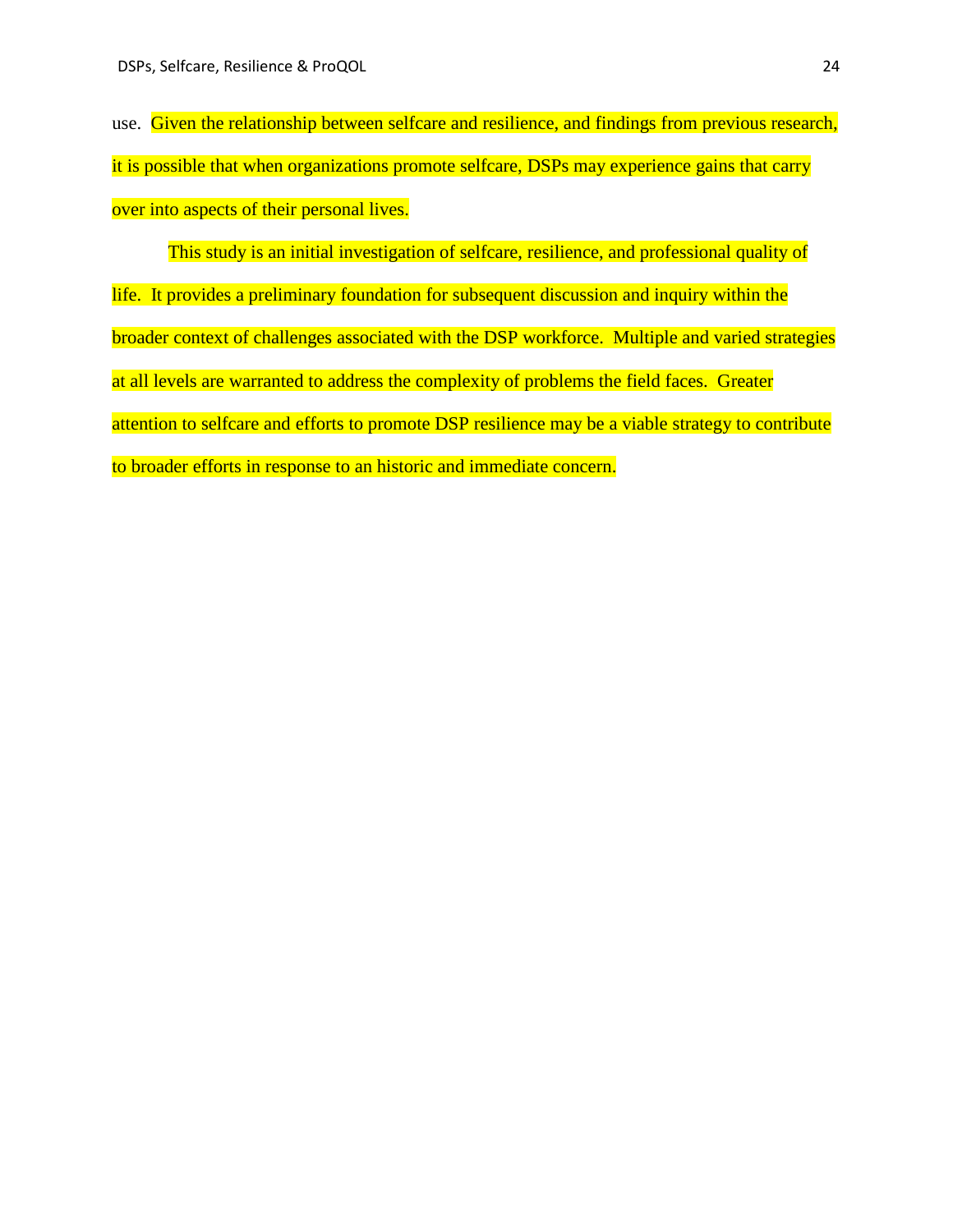#### References

- Agbo, A. A. (2014) Cronbach's alpha: review of limitations and associated recommendations. *Journal of Psychology in Africa, 20*(2), 233-239. DOI [10.1080/14330237.2010.10820371](https://doi.org/10.1080/14330237.2010.10820371)
- American Association of Intellectual and Developmental Disabilities (2016). *Direct support professionals (DSP) workforce.* Retrieved from [http://aaidd.org/news](http://aaidd.org/news-policy/policy/position-statements/direct-support-professionals-(dsp)-workforce)[policy/policy/position-statements/direct-support-professionals-\(dsp\)-workforce](http://aaidd.org/news-policy/policy/position-statements/direct-support-professionals-(dsp)-workforce)
- Barker, M. (2010). Selfcare and relationship conflict. *Sexual and Relationship Therapy, 25*(1), 37-47.<https://doi.org/10.1080/14681990903479904>
- Baron, R. M., & Kenny, D. A. (1986). The moderator–mediator variable distinction in social psychological research: Conceptual, strategic, and statistical considerations. *Journal of Personality and Social Psychology, 51*, 1173-1182. DOI

<https://doi.org/10.1037/0022-3514.51.6.1173>

- Bender, A., & Ingram, R. (2018). Connecting attachment style to resilience: contributions of selfcare and self-efficacy. *Personality and Individual Differences, 130*, 18-20. DOI <https://doi.org/10.1016/j.paid.2018.03.038>
- Bride, B. E., Radey, M., & Figley, C. R. (2007). Measuring compassion fatigue. *Clinical Social Work Journal, 35*(3), 155-163. [http://dx.doi.org/10.1007/s10615-007-0091-7](https://psycnet.apa.org/doi/10.1007/s10615-007-0091-7)
- Bogenschutz, M. D., Hewitt, A., Nord, D., & Hepperlen, R. (2014). Direct support workforce supporting individuals with IDD: Current wages, benefits, and stability. *Intellectual and Developmental Disabilities, 52*(5), 317-329. doi:10.1352/1934-9556-52.5.317
- Braddock, D. L., Hemp, R. E., Tanis, E. S., Wu, J., & Haffer, L. (2017). State of the states in intellectual and developmental disabilities  $(11<sup>th</sup>$  ed.). Washington, DC: American Association on Intellectual and Developmental Disabilities. DOI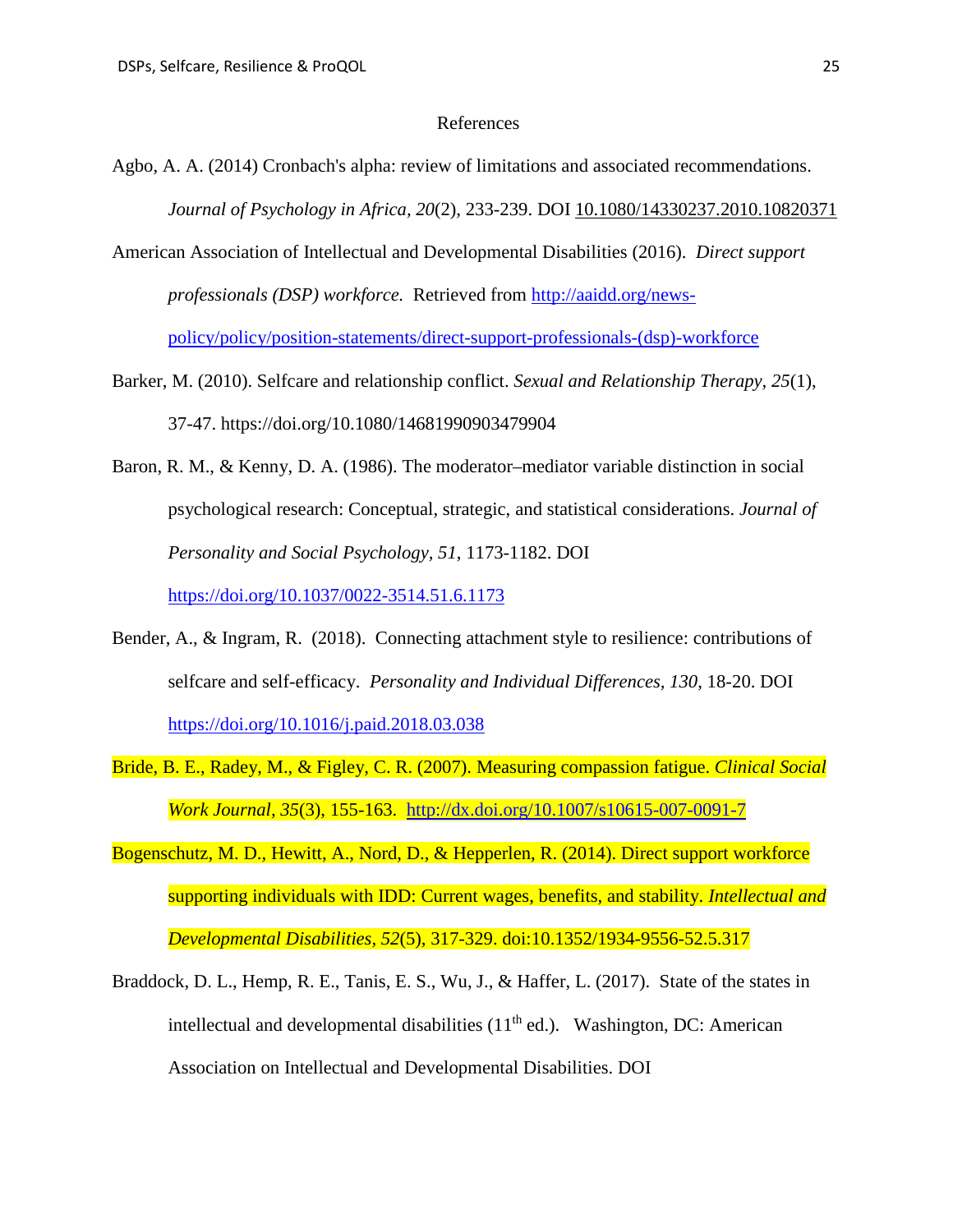<https://doi.org/10.3109/13668250.2016.1235141>

- Chang, Y., & Chan, H. (2015). Optimism and proactive coping in relation to burnout among nurses. *Journal of Nursing Management*, *23*(3), 401–408. https://doiorg.proxyiub.uits.iu.edu/10.1111/jonm.12148
- De La Rosa, G. M., Webb-Murphy, J. A., Johnston, S. L. (2016). *Development and validation of a brief measure of psychological resilience: an adaptation of the response to stressful experiences scale. Military Medicine, 181*(3), 202 – 208. DOI <https://doi.org/10.7205/MILMED-D-15-00037>
- Denyes, M. J., Orem, D. E., & Bekel, G. (2001). Selfcare: A foundational science. *Nursing Science Quarterly, 14*(1)|, 48-54. DOI <https://doi.org/10.1177/089431840101400113>
- DeRosier, M. E., Frank, E., Schwartz, V., & Leary, K. A. (2013). The potential role of resilience education for preventing mental health problems for college students*. Psychiatric Annals, 43*(12), 538-544. DOI [https://doi.org/10.3928/00485713-20131206-](https://doi.org/10.3928/00485713-20131206-05) [05](https://doi.org/10.3928/00485713-20131206-05)
- Devenish-Meares, P. (2015). Call to compassionate selfcare: Introducing self-compassion into the workplace treatment process. *Journal of Spirituality in Mental Health, 17*, 75-87. DOI <https://doi.org/10.1080/19349637.2015.985579>
- Eastwood, C. D. & Ecklund, K. (2008). Compassion fatigue risk and selfcare practices among residential treatment center childcare workers. *Residential Treatment for Children & Youth, 25*(2), 103-122. DOI <https://doi.org/10.1080/08865710802309972>
- Felitti, V. J., Anda, R. F., Nordenberg, D., Williamson, D. F., Spitz, A. M., Edwards, V., …Marks, J. S. (1998). Relationship of childhood abuse and household dysfunction to many of the leading causes of death in adults. The Adverse Childhood Experiences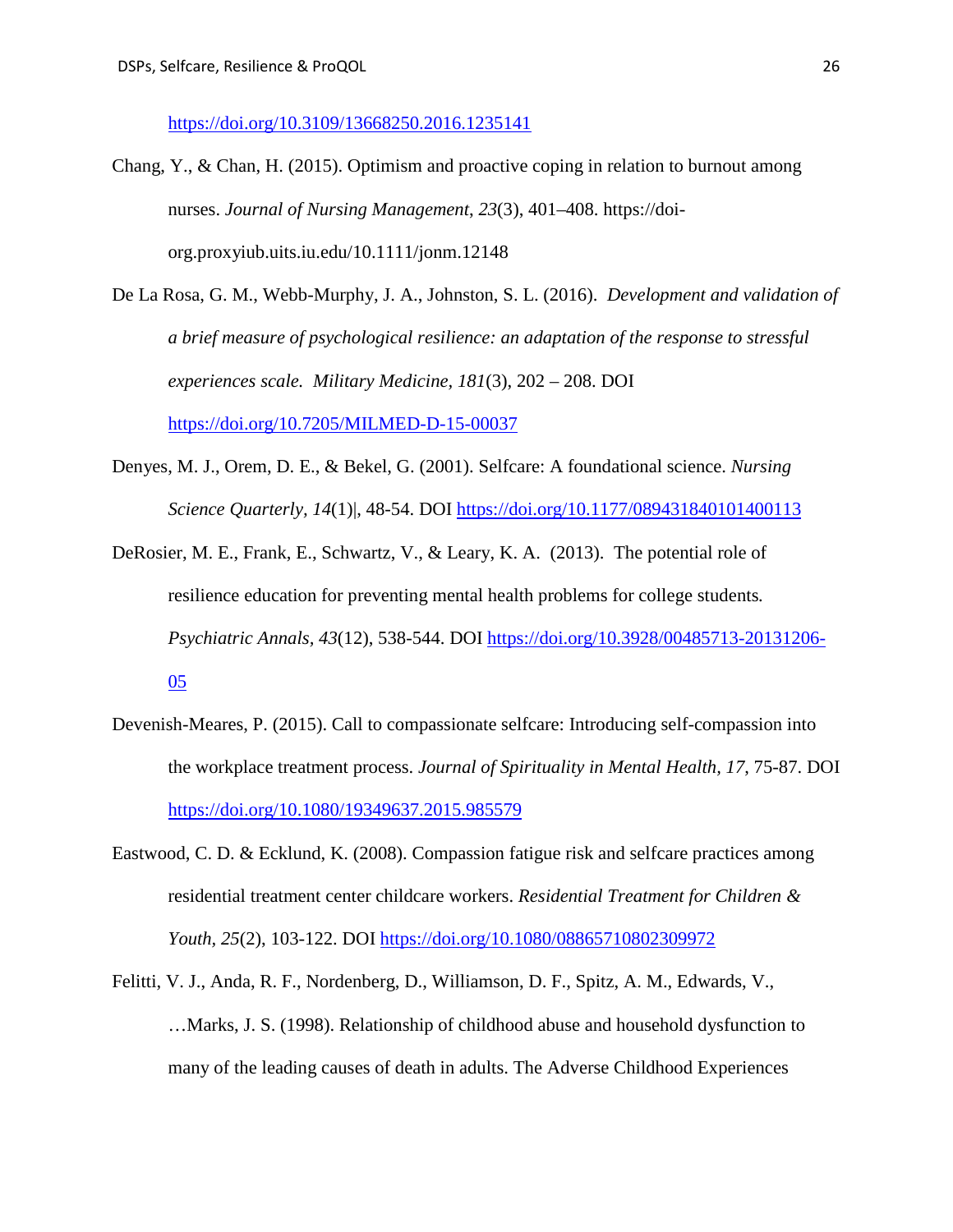(ACE) Study. *American Journal of Preventive Medicine, 14*(4), 354–364. DOI [https://doi.org/10.1016/S0749-3797\(98\)00017-8](https://doi.org/10.1016/S0749-3797(98)00017-8)

- Foureur, M., Besley, K., Burton, G., Yu, N., & Crisp, J. (2013). Enhancing the resilience of nurses and midwives: pilot of a mindfulness-based program for increased health, sense of coherence and decreased depression, anxiety, and stress. *Contemporary Nurse, 45*(1), 114-125. DOI<https://doi.org/10.5172/conu.2013.45.1.114>
- Furman, L. D., Benson, P. W., & Canda, E. R. (2004). Religion, spirituality, and geographic region in the USA: an examination of regional similarities and differences among social workers in direct practice. *Social Work & Christianity*, *31*(3), 267–294.
- Galiana, L., Arena, F., Oliver, A., Sansó, N., & Benito, E. (2017). Compassion satisfaction, compassion fatigue, and burnout in Spain and Brazil: ProQOL validation and crosscultural diagnosis. *Journal of Pain & Symptom Management, 53*(3), 598-604. DOI: 10.1016/j.jpainsymman.2016.09.014.
- Granek, L., Nakash, O., Cohen, M., Ben, D. M., Ariad, S., & Ben-David, M. (2017). Oncologists' communication about end of life: the relationship among secondary traumatic stress, compassion satisfaction, and approach and avoidance communication. *Psycho-Oncology*, *26*(11), 1980–1986. doi: 10.1002/pon.4289.
- Gray-Stanley, J. A., & Muramatsu, N. (2011). Work stress, burnout, and social and personal resources among direct care workers. *Research in Developmental Disabilities, 32*(3), 1065–1074. https://doi.org/10.1016/j.ridd.2011.01.025
- Hamby, S., Grych, J., & Banyard, V. (2018). Resilience portfolios and poly-strengths: Identifying protective factors associated with thriving after adversity. *Psychology of Violence*, *8*(2), 172–183. doi:10.1037/vio0000135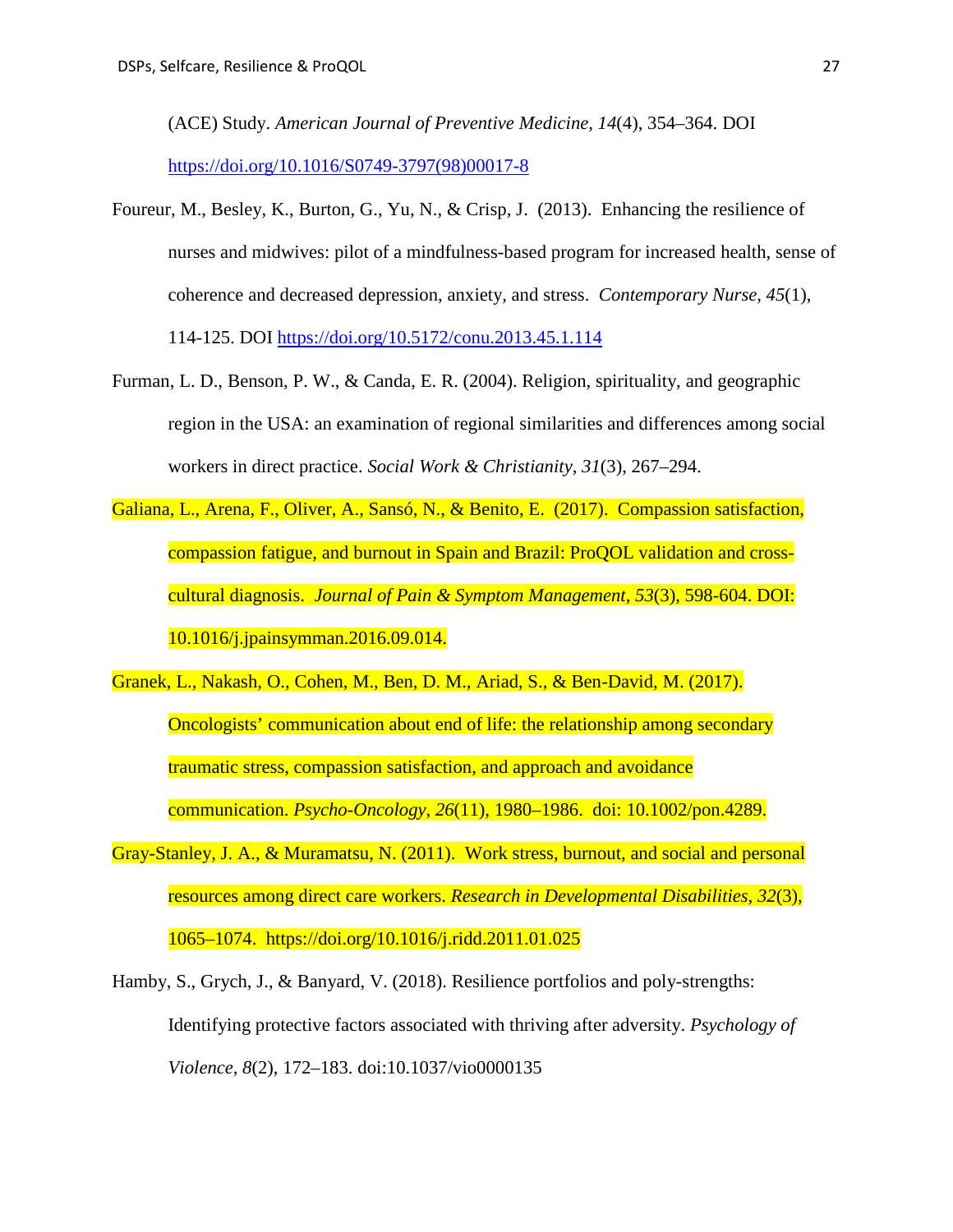Hegney, D. G., Ress, C. S., Eley, R., Osseiran-Moisson, R., & Francis, K. (2015). The contribution of individual psychological resilience in determining the professional quality of life of Australian nurses. *Frontiers in Psychology, 6,* 1-8. DOI

<https://doi.org/10.3389/fpsyg.2015.01613>

- Heritage, B., Rees, C. S., & Hegney, D. G. (2018). The ProQOL-21: A revised version of the Professional Quality of Life (ProQOL) scale based on Rasch analysis. *PLoS ONE, 13*(2): e0193478. https://doi.org/10.1371/journal.pone.0193478
- Hewitt, A., Larson, S., Edelstein, S., Seavey, D., Hoge, M., & Morris, J. (2008). A synthesis of direct service workforce demographics and challenges across intellectual/developmental disabilities, aging, physical disabilities, and behavioral health. Retrieved from

<http://rtc.umn.edu/docs/CrossDisabilitySynthesisWhitePaperFINAL.pdf>

- Höltge, J., Mc Gee, S. L., Maercker, A., & Thoma, M. V. (2018). A salutogenic perspective on adverse experiences: The curvilinear relationship of adversity and well-being. *European Journal of Health Psychology*, *25*(2), 53–69. doi:10.1027/2512-8442/a000011
- Ikeda, K., Fujimoto, S., Morling, B., Ayano, takahara, S., Harashima, S., Uchida, Y., & Inagaki, N. (2018). Cross-cultural comparison of predictors for self-care behaviors in patients with type 2 diabetes. *Journal of Diabetes Investigation*, *9*(5), 1212–1215. doi:10.1111/jdi.12822.
- Keesler, J. M. (2014). A call for the integration of trauma-informed care among intellectual and developmental disability organizations. *Journal of Policy and Practice in Intellectual Disabilities, 11*(1), 34–42. DOI <https://doi.org/10.1111/jppi.12071>

Keesler, J. M. (2018). Adverse childhood experiences among direct support professionals.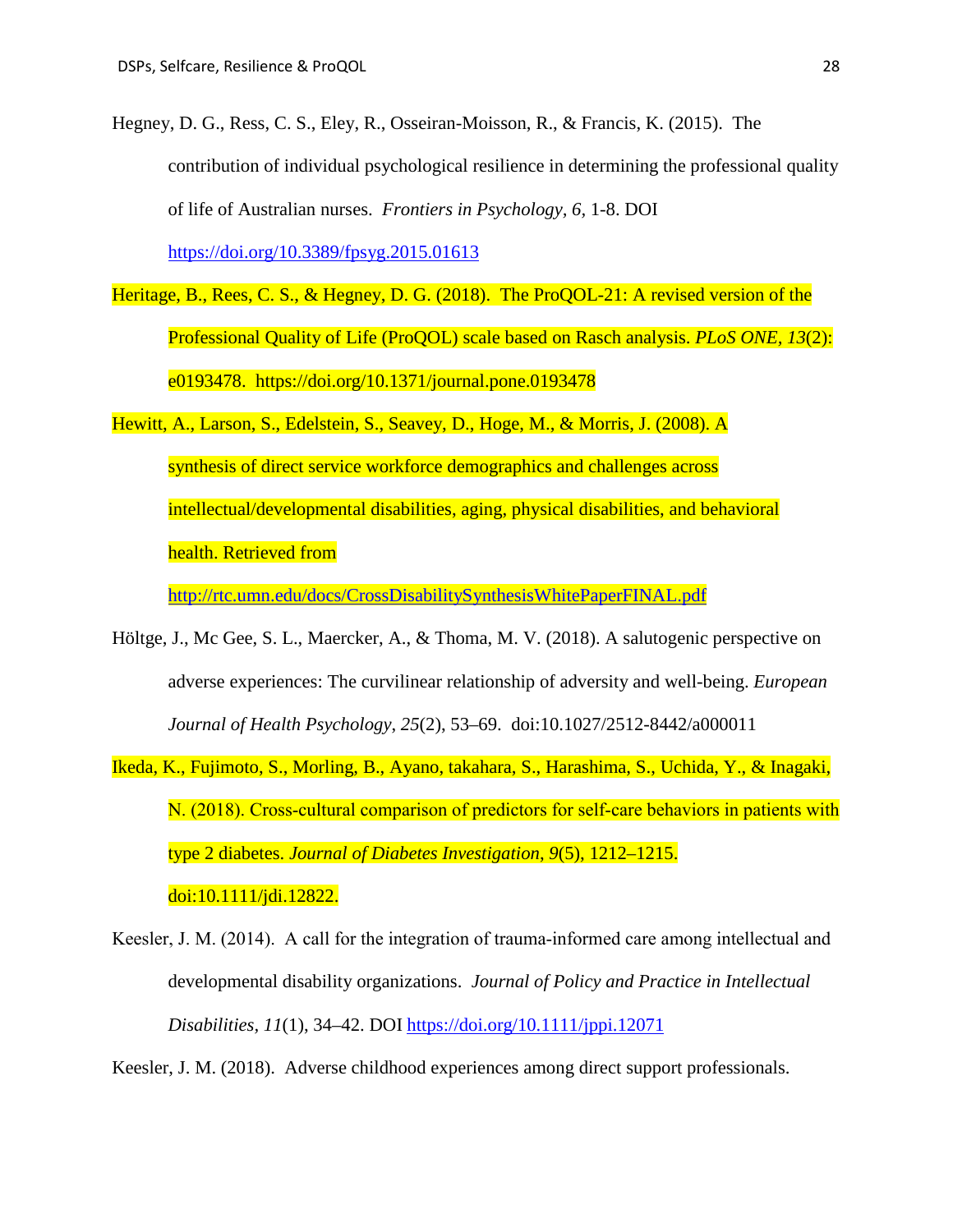*Intellectual and Developmental Disabilities, 56*(2), 119-132. DOI

<https://doi.org/10.1352/1934-9556-56.2.119>

- Khan, A. A., Khan, M. A., & Bokhari, S. A. (2016). Association of specialty and working hours with compassion fatigue. *Pakistan Armed Forces Medical Journal*, (66), 143–146.
- Lauder, W. (2001). The utility of selfcare theory as a theoretical basis for self-neglect. *Journal of Advanced Nursing, 34*(4), 545-551. DOI [https://doi.org/10.1046/j.1365-](https://doi.org/10.1046/j.1365-2648.2001.01784.x) [2648.2001.01784.x](https://doi.org/10.1046/j.1365-2648.2001.01784.x)
- Lawson, G. & Meyers, J. E. (2011). Wellness, professional quality of life, and career-sustaining behaviors: What keeps us well? *Journal of Counseling & Development, 89*, 163-171. DOI <https://doi.org/10.1002/j.1556-6678.2011.tb00074.x>
- Lawson, G. (2007). Counselor Wellness and Impairment: A National Survey. *Journal of Humanistic Counseling, Education & Development*, *46*(1), 20-35. DOI <https://doi.org/10.1002/j.2161-1939.2007.tb00023.x>
- Lee, J. J. & Miller, S. E. (2013). A selfcare framework for social workers: Building a strong foundation for practice. *Families in Society: The Journal of Contemporary Services, 94*(2), 96-103. DOI <https://doi.org/10.1606/1044-3894.4289>
- Masten, A. S. (2001). Ordinary magic: Resilience processes in development. *American Psychologist, 56*, 227–238. DOI <https://doi.org/10.1037/0003-066X.56.3.227>
- Matarese, M., Lommi, M., & De Marinis, M. G. (2017). Systematic review of measurement properties of self-reported instruments for evaluating selfcare in adults. *Journal of Advanced Nursing, 73*(6), 1272-1287. DOI<https://doi.org/10.1111/jan.13204>
- Mohsin, Z., Shahed, S., & Sohail, T. (2017). Correlates of professional quality of life in nurses. *Annals of King Edward Medical University*, *23*(4), 1–5. DOI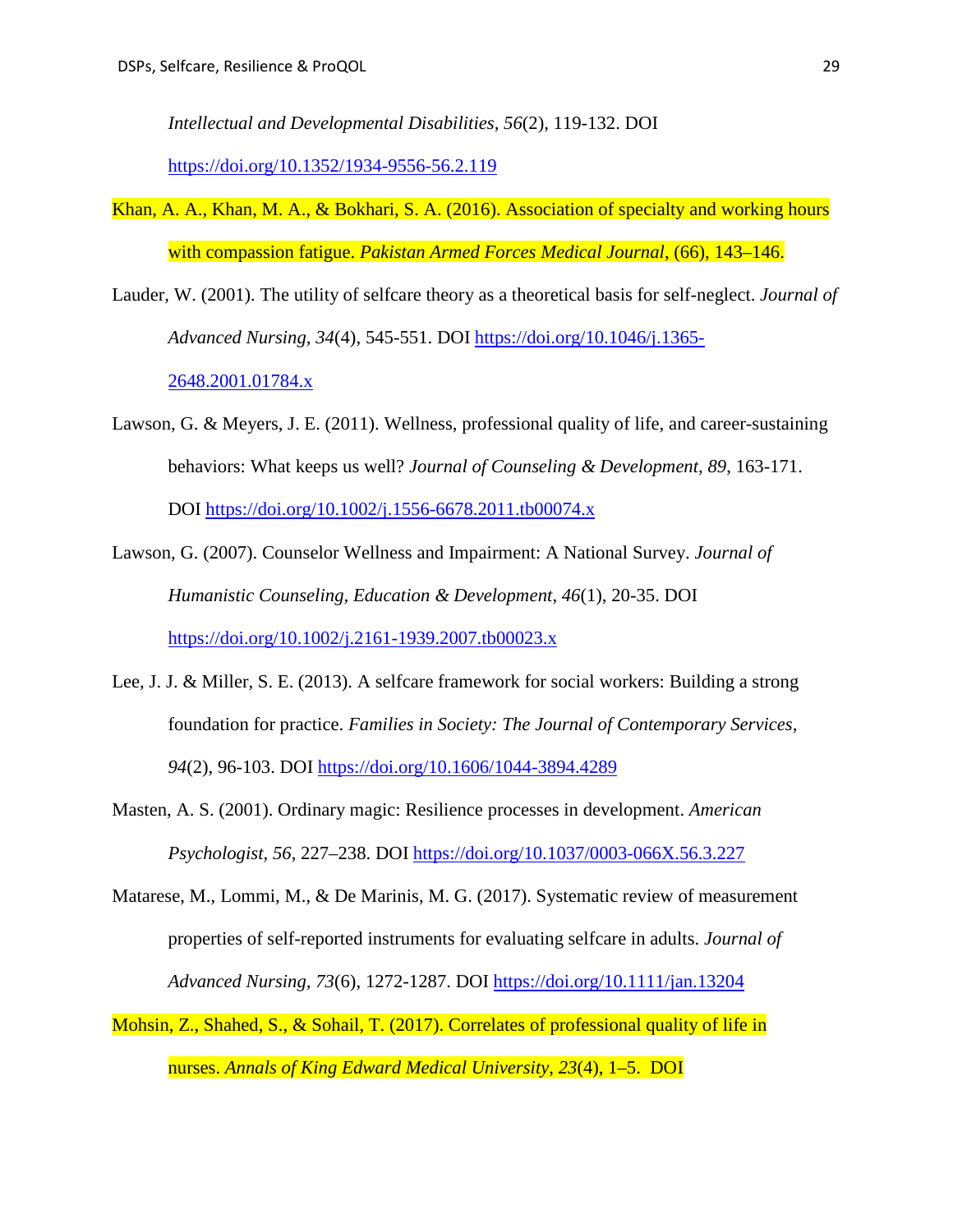10.17582/journal.akemu/2017/23

National Alliance for Direct Support Professionals. (2013). *Credentialing Guidebook for Direct Support Professionals.* Retrieved from [https://www.nadsp.org/wp-](https://www.nadsp.org/wp-content/uploads/2016/08/NADSP_Credentialing_Guidebook_FINAL_8.23.13.pdf)

[content/uploads/2016/08/NADSP\\_Credentialing\\_Guidebook\\_FINAL\\_8.23.13.pdf](https://www.nadsp.org/wp-content/uploads/2016/08/NADSP_Credentialing_Guidebook_FINAL_8.23.13.pdf)

National Association for the Dually Diagnosed. (2018). *The NADD Accreditation and* 

*Certification Programs.* Retrieved from<http://acp.thenadd.org/index.htm>

- Noone, S. & Hastings, R. (2009). Building psychological resilience in support staff caring for people with intellectual disabilities. *Journal of Intellectual Disabilities, 13*(1), 43-53. DOI<https://doi.org/10.1177/1744629509103519>
- Orellana-Rios, C. L., Radbruch, L., Kern, M., Regel, Y. U., Anton, A., Sinclair, S. & Schmidt, S. (2018). Mindfulness and compassion-oriented practices at work reduce distress and enhance selfcare of palliative care teams: A mixed-method evaluation of an "on the job" program. *BMC Palliative Care, 17*(3), 1-15. DOI 10.1186/s12904-017-0219-7
- Panter-Brick C. (2015). Culture and resilience: next steps for theory and practice. In: Theron L., Liebenberg L., Ungar M. (Eds.), *Youth Resilience and Culture. Cross-Cultural Advancements in Positive Psychology* (pp. 233-244). Springer, Dordrecht.
- Poole, J., C., Dobson, K. S., & Pusch, D. (2017). Childhood adversity and adult depression: the proactive role of psychological resilience. *Child Abuse & Neglect, 64,* 89-100. DOI <https://doi.org/10.1016/j.chiabu.2016.12.012>

President's Committee for People with Intellectual Disabilities. (2017). *America's Direct Support Workforce Crisis: Effects on People with Intellectual Disabilities, Families, Communities and the U.S. Economy*. Retrieved from [https://acl.gov/sites/default/files/programs/2018-](https://acl.gov/sites/default/files/programs/2018-02/2017%20PCPID%20Short%20Report.pdf)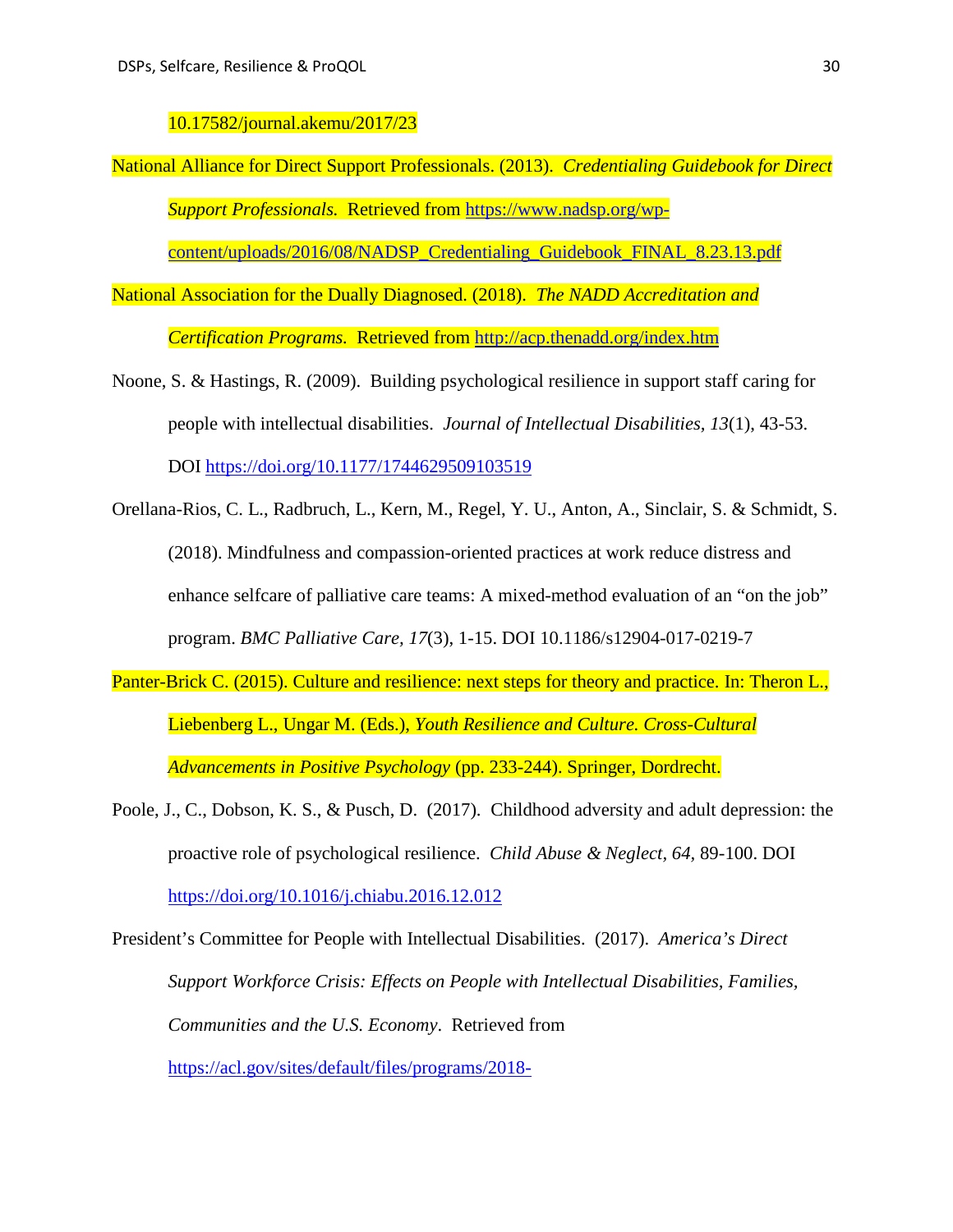[02/2017%20PCPID%20Short%20Report.pdf](https://acl.gov/sites/default/files/programs/2018-02/2017%20PCPID%20Short%20Report.pdf)

- Rees, C. S., Heritage, B., Osseiran-Moisson, R., Chamberlain, D., Cusack, L., Anderson, J., Terry, V., Rogers, C., Hemsworth, D., Cross, W., & Hegney, D. G. (2016). Can we predict burnout among student nurses? An exploration of the ICWR-1 model of individual psychological resilience. *Frontiers in Psychology, 7*, 1-11. *doi: 10.3389/fpsyg.2016.01072*
- Saakvitne, K.W., & Pearlman, L.A. (1996). *Transforming the Pain: A workbook on Vicarious Traumatization*. New York: W.W. Norton.
- Shen, J., Yu, H., Zhang, Y., & Jiang, A. (2015). Professional quality of life: A cross-sectional survey among Chinese clinical nurses. *Nursing & Health Sciences, 17*(4), 507-515. http://dx.doi.org.proxyiub.uits.iu.edu/10.1111/nhs.12228
- Skovholt, T. M., Grier, T. L., & Hanson, M. R. (2001). Career counseling longevity: Selfcare and burnout prevention strategies for counselor resilience. *Journal of Career Development, 27*(3), 167-176. DOI<https://doi.org/10.1177/089484530102700303>
- Slatyer, S., Craigie, M., Heritage, B., Davis, S., & Rees, C. (2018a). Evaluating the effectiveness of a brief mindful selfcare and resiliency (MSCR) intervention for nurses: a controlled trial. *Mindfulness, 9,* 534-546. DOI<https://doi.org/10.1007/s12671-017-0795-x>
- Slatyer, S., Craigie, M., Rees, C., Davis, S., Dolan, T., & Hegney, D. (2018b). Nurse experience of participation in a mindfulness-based selfcare and resiliency intervention. *Mindfulness, 9*, 610-617. DOI<https://doi.org/10.1007/s12671-017-0802-2>
- Sobel, M. E. (1982). Asymptotic confidence intervals for indirect effects in structural equation models. *Sociological Methodology, 13,* 290–312. DOI<https://doi.org/10.2307/270723>

Sodeke-Gregson, E. A., Holttum, S., & Billings, J. (2013). Compassion satisfaction, burnout, and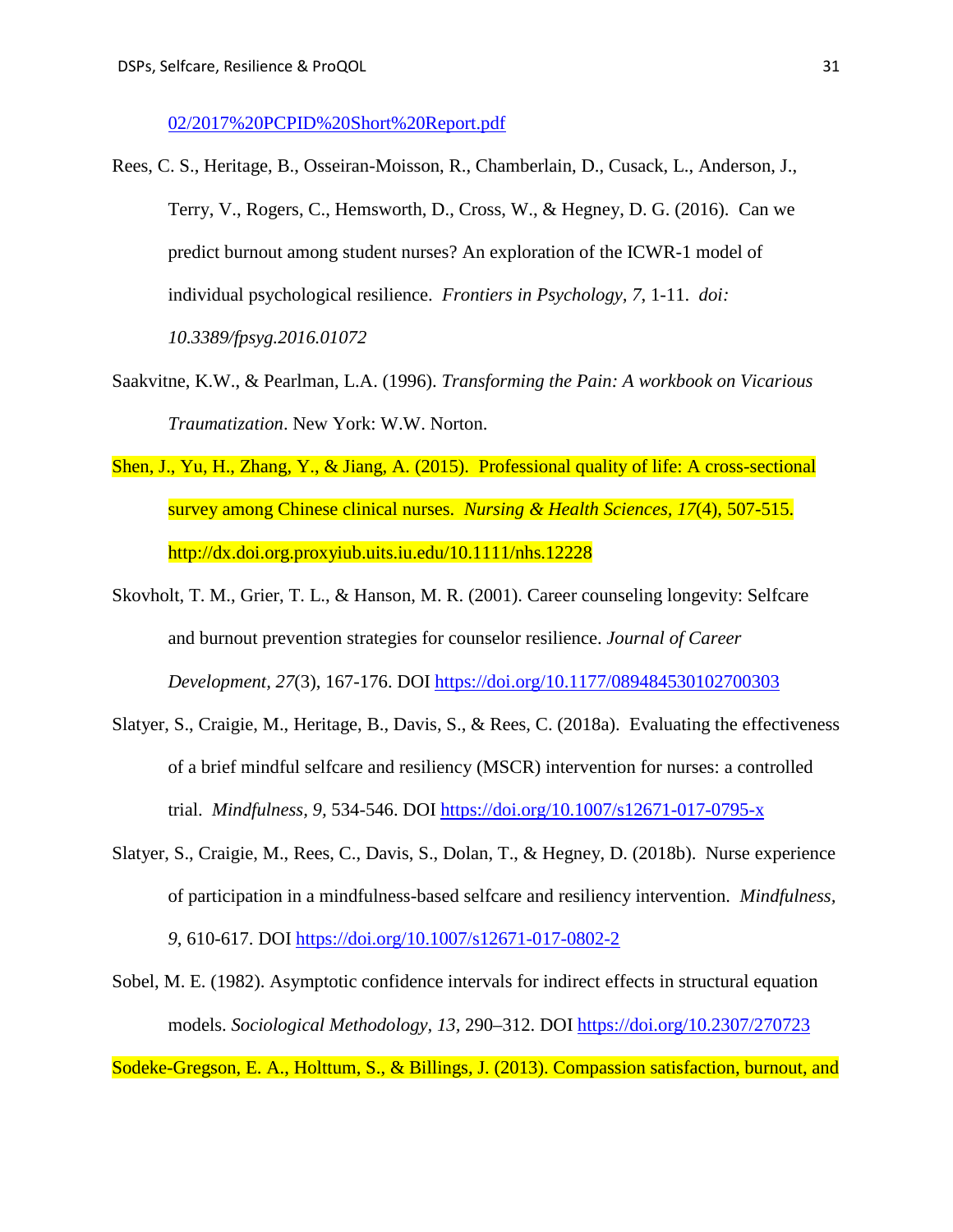secondary traumatic stress in UK therapists who work with adult trauma

clients. *European Journal of Psychotraumatology*, *4*, 1–10. DOI 10.3402/ejpt.v4i0.21869

- Stamm, B. H. (2010). *The Concise ProOOL Manual*,  $2^{nd} Ed$ . Pocatello, ID: The ProOOL.org. Retrieved from http://www.proqol.org/uploads/ProQOL\_Concise\_2ndEd\_12-2010.pdf
- The National Alliance for Direct Support Professionals (2018). *Services and Programs*. Retrieved from<https://www.nadsp.org/services-and-programs/>
- Tugade, M. M., & Fredrickson, B. L. (2004). Resilient individuals use positive emotions to bounce back from negative emotional experiences. *Journal of Personality and Social Psychology, 86* (2), 320-333. DOI<https://doi.org/10.1037/0022-3514.86.2.320>
- Wigham, S., & Emerson, E. (2015). Trauma and life events in adults with intellectual disability. *Current Developmental Disorders Reports, 2*(2), 93-99. DOI
- Willems, A., Embregts, P., Stams, G., & Moonen, X. (2010). The relation between intrapersonal and interpersonal staff behavior towards clients with ID and challenging behavior: A validation study of the Staff–Client Interactive Behavior Inventory. *Journal of Intellectual Disability Research, 54,* 40-51.
- Williams, J., Hadjistavropoulos, T., Ghandehari, O. O., Mallow, D. C., Hunter, P.V., & Martin, R. R. (2016). Resilience and organizational empowerment among long-term care nurses: effects on patient care and absenteeism. *Journal of Nursing Management, 24,* 300-308.
- Yves Rosseel (2012). lavaan: An R Package for Structural Equation Modeling. *Journal of Statistical Software*, 48(2), 1-36. URL <http://www.jstatsoft.org/v48/i02/>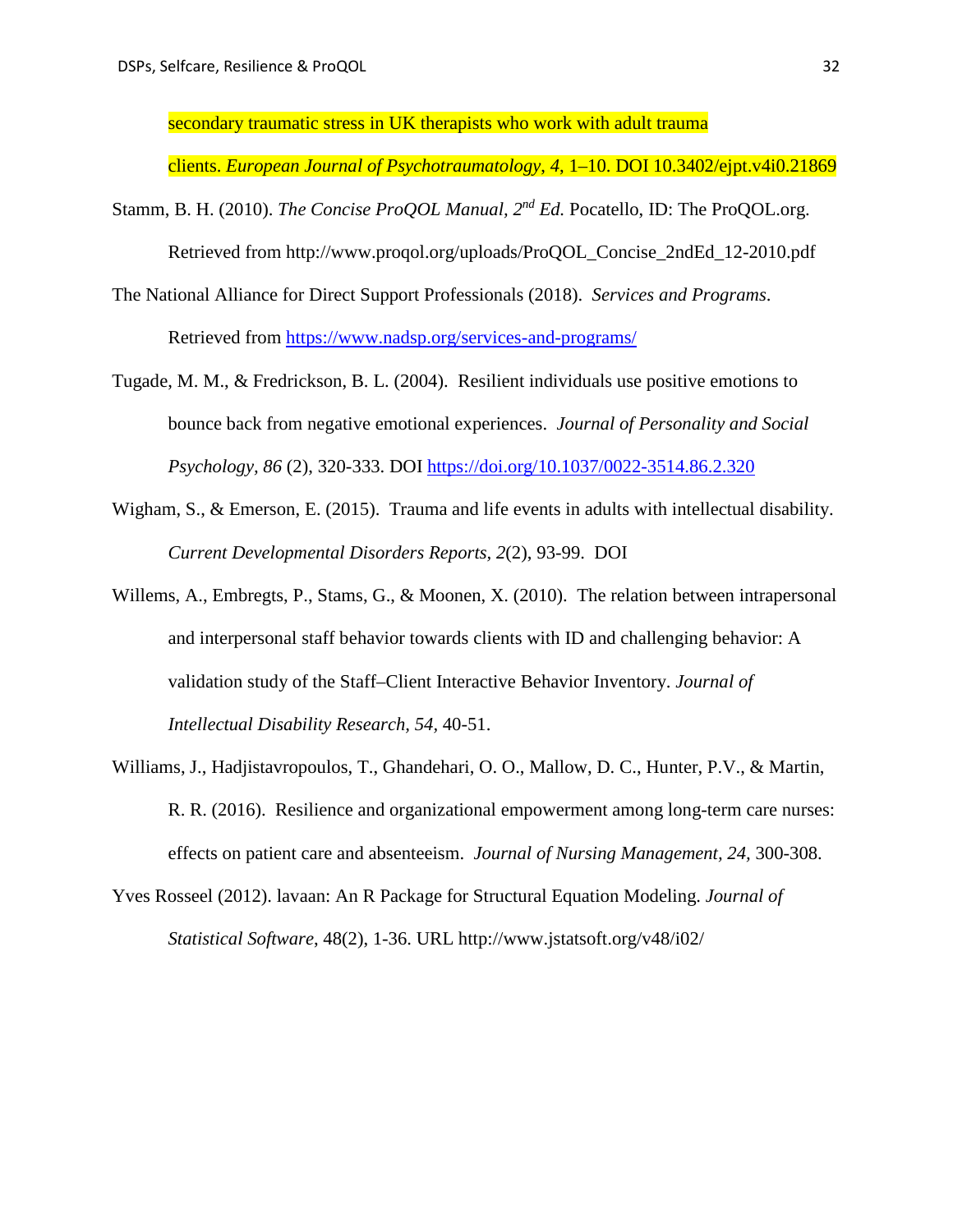*Demographics*

| Demographic                                                  | $n\left(\%\right)$                               |
|--------------------------------------------------------------|--------------------------------------------------|
| Gender <sup>a</sup>                                          |                                                  |
| Female                                                       | 109(71.2)                                        |
| Male                                                         | 40(26.1)                                         |
| Education <sup>b</sup>                                       |                                                  |
| High School/GED                                              | 28 (18.3)                                        |
| Some College                                                 | 76 (49.7)                                        |
| <b>Associates Degree</b>                                     | 14(9.2)                                          |
| <b>Baccalaureate Degree</b>                                  | 25(16.3)                                         |
| Length of Time DSP                                           |                                                  |
| $\leq 6$ Months                                              | 22(14.4)                                         |
| $6 - 12$ Months                                              | 21(13.7)                                         |
| $1-2$ Years                                                  | 35(22.9)                                         |
| $3 - 4$ Years                                                | 21(13.7)                                         |
| $\geq$ 5 Years                                               | 54 (35.3)                                        |
| Note. ( $N = 153$ ). <sup>a</sup> Nonbinary ( $n=4$ ; 2.6%). | $\mathbf b$<br>Graduate degree $(n=10, 6.5\%)$ . |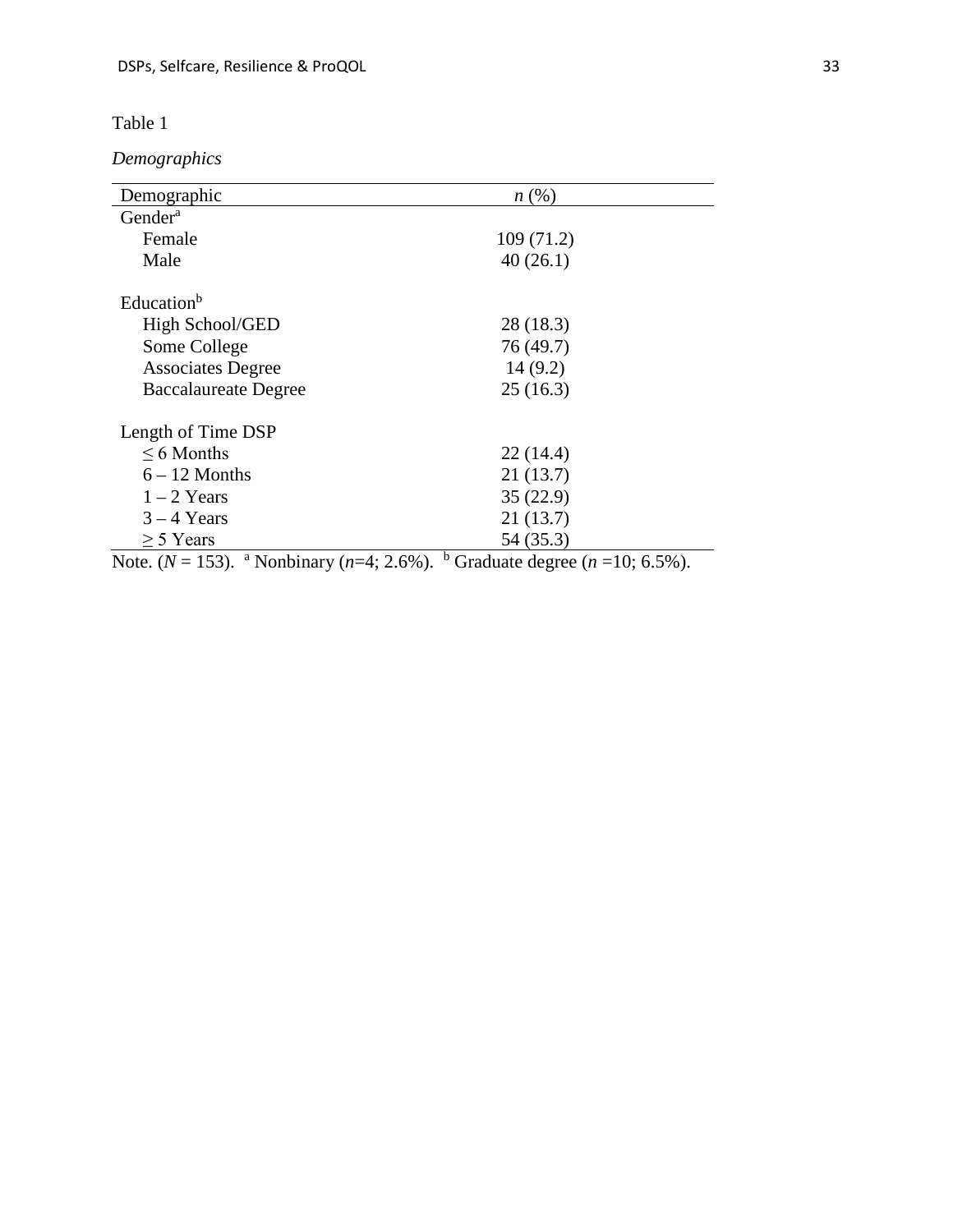*Selfcare Behaviors among DSPs*

| Behavior                                           | % Behaviors              | Domain    |
|----------------------------------------------------|--------------------------|-----------|
|                                                    | ("frequently" – "a lot") | M(SD)     |
| Physical                                           |                          | 3.03(.62) |
| Wear clothes I like                                | 71.2                     |           |
| Get medical care when needed                       | 51.0                     |           |
| Eat regularly                                      | 47.7                     |           |
| Take time to be sexual                             | 43.8                     |           |
| Eat health                                         | 41.8                     |           |
| Get enough sleep                                   | 37.9                     |           |
| Fun physical activity (e.g. dance, swim, sports)   | 37.3                     |           |
| Get regular medical attention (prevention)         | 34.0                     |           |
| Exercise                                           | 30.7                     |           |
| Take time off when sick                            | 20.3                     |           |
| Take vacations                                     | 16.3                     |           |
| Get massages                                       | 9.2                      |           |
|                                                    |                          |           |
| Psychological                                      |                          | 2.86(.69) |
| Listen to own thoughts, beliefs, feelings, etc.    | 55.6                     |           |
| Read literature (unrelated to work)                | 43.8                     |           |
| Time for self-reflection                           | 39.9                     |           |
| Attend to minimizing stress in my life             | 34.6                     |           |
| Time away from phone, email, etc.                  | 28.1                     |           |
| Do something I am not an expert in/in charge of    | 28.1                     |           |
| Engage my intelligence in a new area               | 26.8                     |           |
| Say no to extra responsibilities                   | 17.0                     |           |
| Take day trips                                     | 16.3                     |           |
| Write in a journal                                 | 7.8                      |           |
| Emotional                                          |                          | 3.26(.73) |
| Find things that make me laugh                     | 63.4                     |           |
| Stay in contact with important others in my life   | 62.7                     |           |
| Spend time with others                             | 56.2                     |           |
| Identify/seek sources of comfort (e.g. activities) | 47.7                     |           |
| Love myself                                        | 42.5                     |           |
| Re-read favorite books/re-watch favorite movies    | 39.2                     |           |
| Give myself affirmations                           | 28.1                     |           |
| Allow myself to cry                                | 25.5                     |           |
| Express my outrage in social action, marches, etc. | 14.4                     |           |
|                                                    |                          |           |
| Spiritual                                          |                          | 3.31(.79) |
| Identify what is meaningful to me                  | 63.4                     |           |
| Be aware of non-material aspects of life           | 60.8                     |           |
| Sing                                               | 56.9                     |           |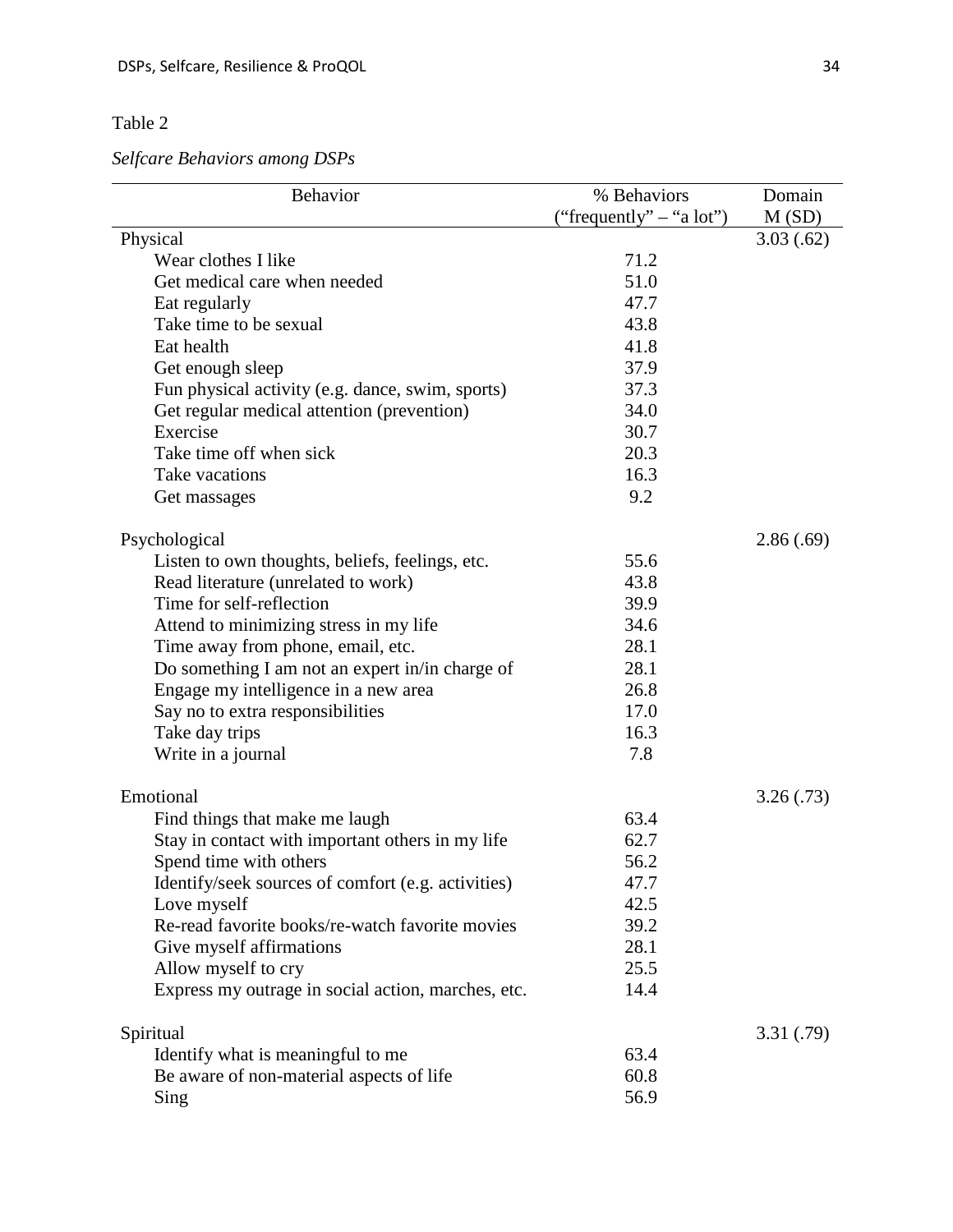| Be open to not knowing                          | 54.9 |            |
|-------------------------------------------------|------|------------|
| Be open to inspiration                          | 53.6 |            |
| Cherish my optimism/hope                        | 51.6 |            |
| Pray                                            | 43.8 |            |
| Experience awe                                  | 41.8 |            |
| Try at times not to be in charge                | 39.9 |            |
| Read/listen to inspirational material           | 39.9 |            |
| Contribute to causes in which I believe         | 37.9 |            |
| Make time for reflection                        | 37.3 |            |
| Spend time in nature                            | 37.3 |            |
| Find a spiritual connection/community           | 35.3 |            |
| Meditate                                        | 21.6 |            |
| Relationship                                    |      | 2.92(.75)  |
| Spend time with my companion animals            | 58.2 |            |
| Call/see my relatives                           | 50.3 |            |
| Make time to see friends                        | 39.2 |            |
| Share with someone I trust                      | 37.9 |            |
| Schedule regular dates with my partner/spouse   | 32.0 |            |
| Ask for help when I need it                     | 31.4 |            |
| Stay in contact with faraway friends            | 27.5 |            |
| Schedule regular activities with my children    | 26.8 |            |
| Make time for email and letters                 | 26.1 |            |
| Allow others to do things for me                | 19.0 |            |
| Enlarge my social circle                        | 17.6 |            |
| Workplace                                       |      | 2.97(0.73) |
| Set limits with clients and colleagues          | 58.2 |            |
| Make quiet time to complete tasks               | 43.8 |            |
| Arrange work space so it is comfortable         | 43.8 |            |
| Identify projects that are exciting/rewarding   | 43.1 |            |
| Take time to chat with co-workers               | 40.5 |            |
| Balance my caseload                             | 32.7 |            |
| Get regular supervision                         | 24.8 |            |
| Take a break during the workday (e.g., lunch)   | 21.6 |            |
| Have a peer support group                       | 15.0 |            |
| Negotiate for my needs (benefits, pay raise)    | 11.8 |            |
| <b>Strive for Balance</b>                       |      | 3.44 (.99) |
| Within my work-life & workday                   | 49.0 |            |
| Among work, family, relationships, play, & rest | 49.0 |            |
| Total                                           |      | 3.08(.60)  |
| 1.50                                            |      |            |

 $\overline{Note. (n = 153)}$ .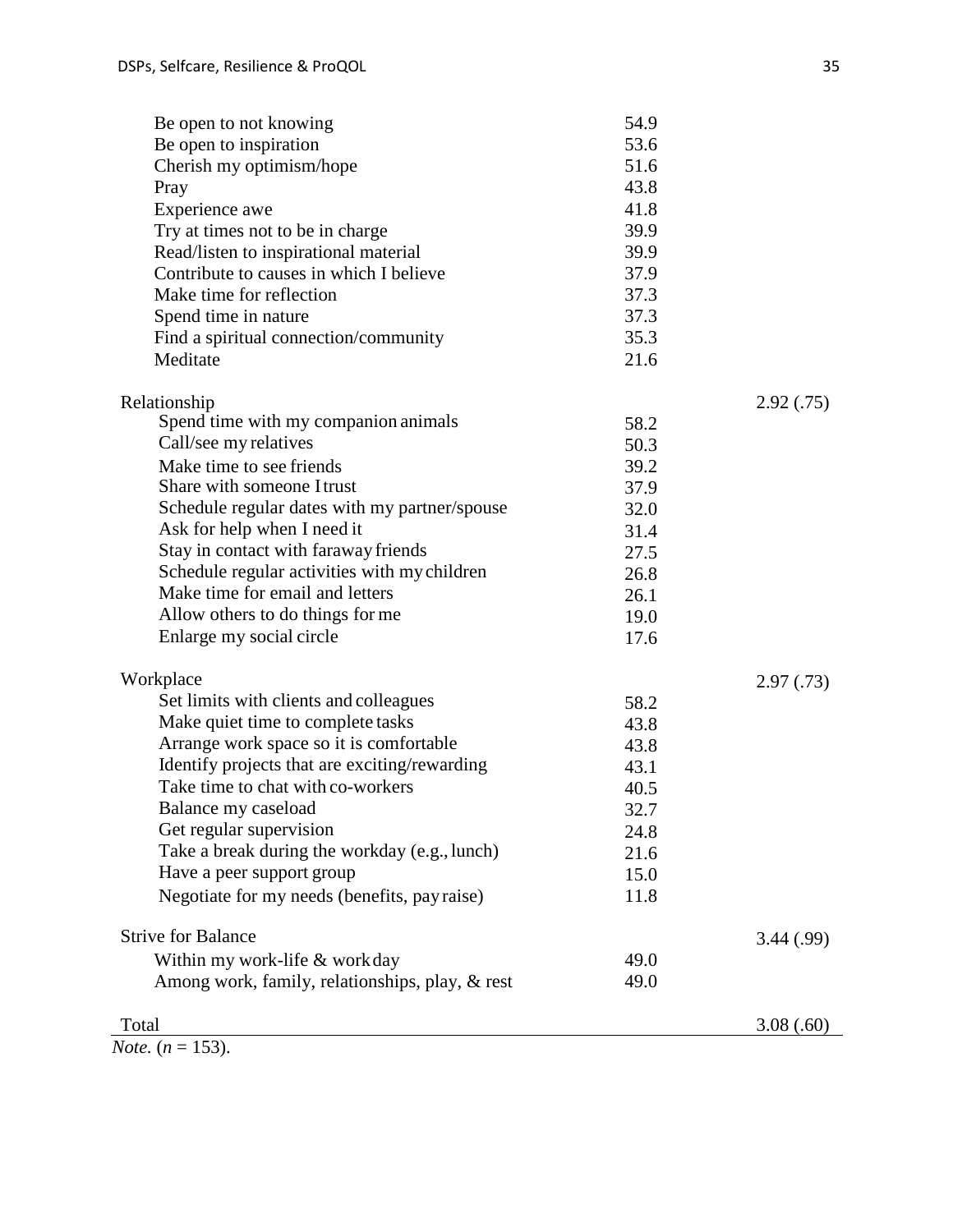*ProQOL* 

| Subscale                                            | Range           | Lower Quartile | <b>Upper Quartile</b> |
|-----------------------------------------------------|-----------------|----------------|-----------------------|
| <b>CS</b>                                           | $14.62 - 64.18$ | 20.9%          | 28.8%                 |
| BO                                                  | $29.47 - 88.23$ | 28.8%          | 26.8%                 |
| <b>STS</b>                                          | $33.64 - 91.23$ | 16.5%          | 23.7%                 |
| $\mathbf{M}$ $\mathbf{M}$ $\mathbf{M}$ $\mathbf{M}$ |                 |                |                       |

*Note.* (N = 153).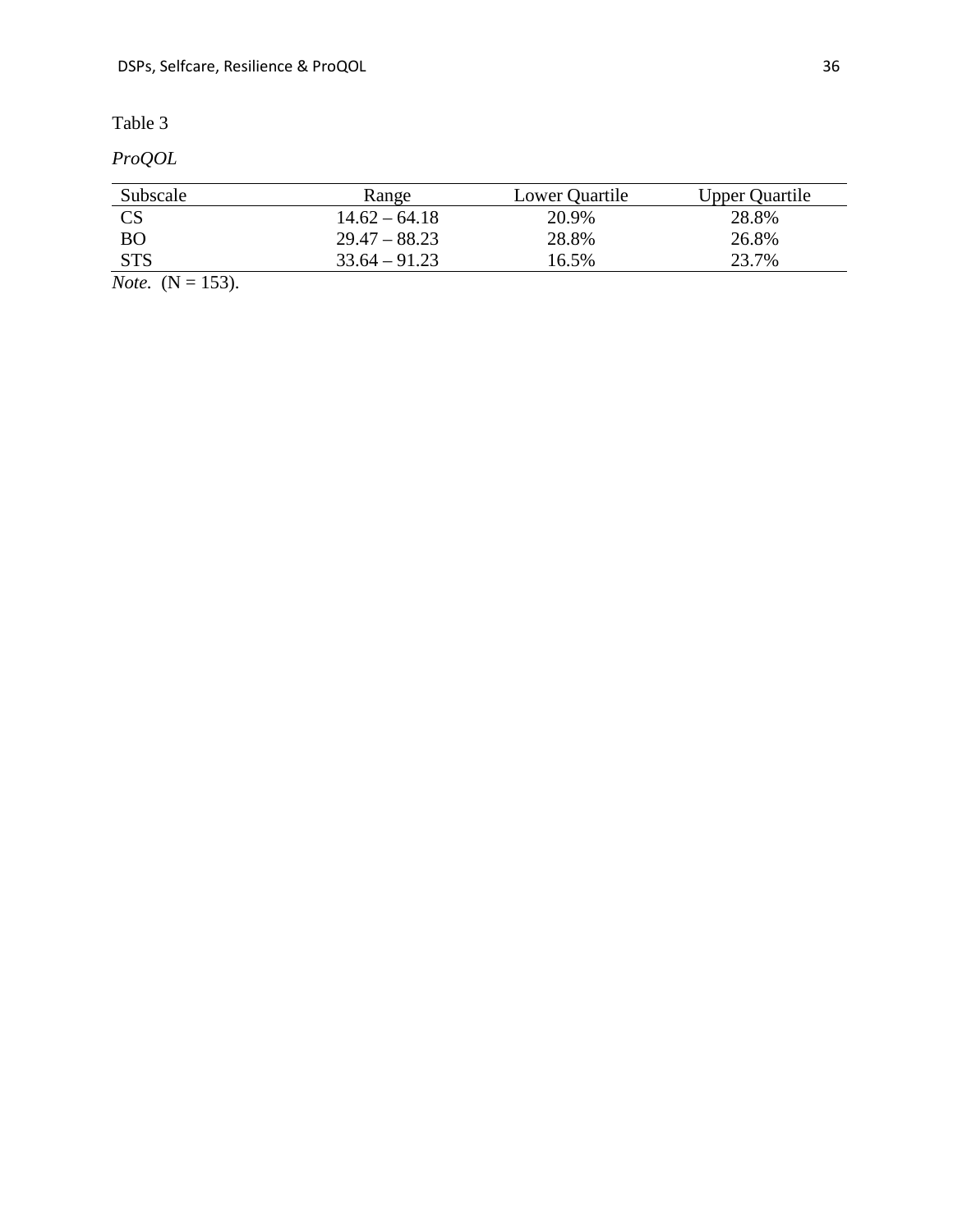|                        | Selfcare | Resilience |           | BО      |
|------------------------|----------|------------|-----------|---------|
| Resilience             | $.34**$  |            |           |         |
| $\overline{\text{CS}}$ | $.35**$  | .49**      |           |         |
| <b>BO</b>              | $-.47**$ | $-.40**$   | $-.72**$  |         |
| <b>STS</b>             | $-.23**$ | $-32**$    | $-0.44**$ | $.62**$ |

*Correlations between Selfcare, Resilience, and ProQOL*

*Note.*  $(n = 153)$ . \*\**p*<*01.*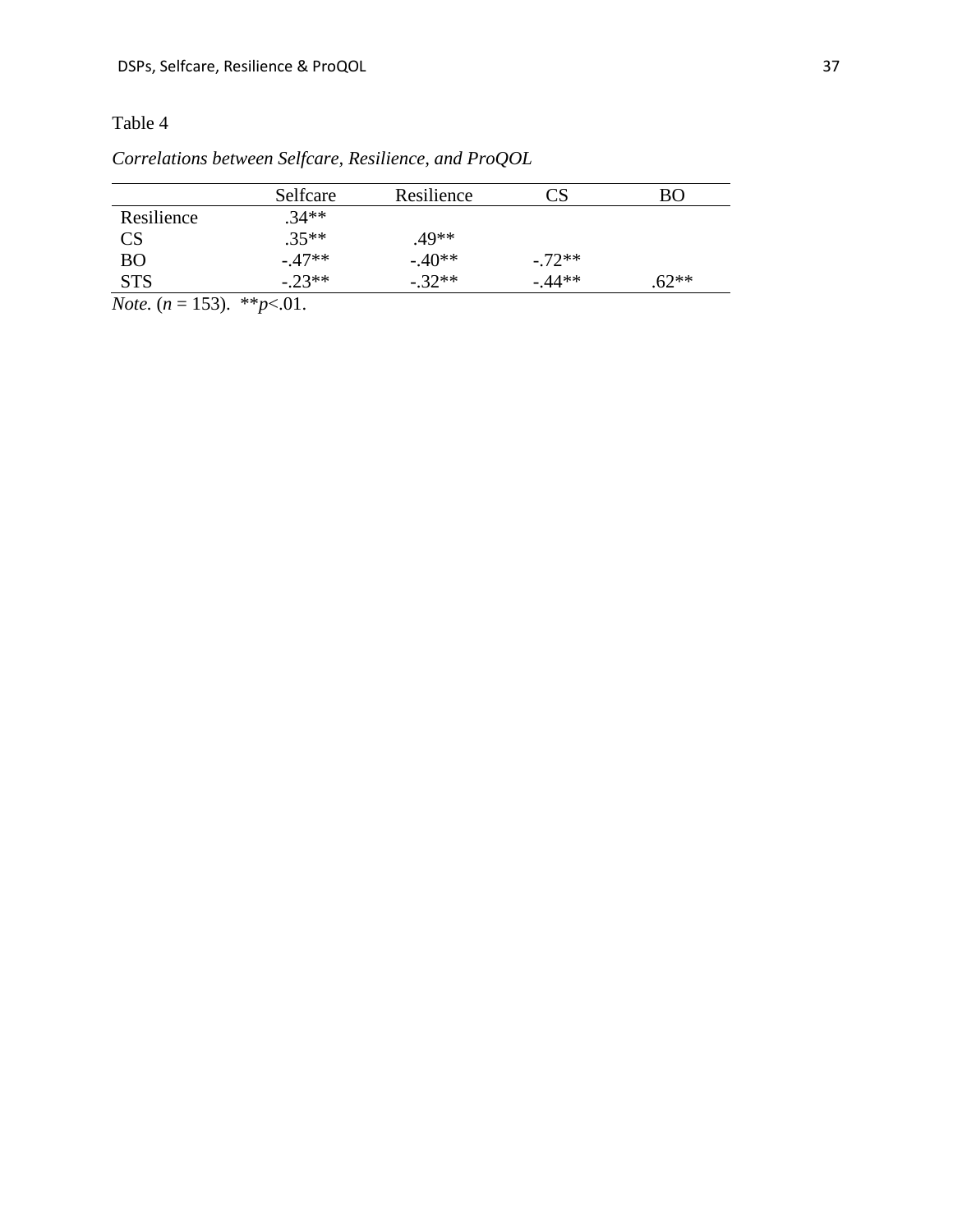|                    | Model $1a - CS$ |      |      |       |       | Model $1b - CS$ with Resilience |     |       |  |
|--------------------|-----------------|------|------|-------|-------|---------------------------------|-----|-------|--|
| Predictor variable |                 | SЕ   |      |       |       | SЕ                              |     |       |  |
| Constant           | 31.97           | 3.96 | .00. |       | 12.39 | 4.98                            | .00 |       |  |
| Selfcare           | 5.85            | 1.26 | .35  | <.001 | 3.47  | 1.22                            | .21 | .005  |  |
| Resilience         |                 |      |      |       | 6.51  | 1.15                            | .42 | <.001 |  |
| $\mathbb{R}^2$     | 13              |      |      |       |       | .28                             |     |       |  |

# *Hierarchical Regression Predicting Compassion Satisfaction (CS)*

# Table 6

# *Hierarchical Regression Predicting Burnout (BO)*

|                    | Model $2a - BO$ |      |         |        | Model $2b - BO$ with Resilience |       |        |           |
|--------------------|-----------------|------|---------|--------|---------------------------------|-------|--------|-----------|
| Predictor variable |                 | SЕ   |         |        |                                 | SЕ    |        |           |
| Constant           | 73.84           | 3.74 | .00     |        | 86.58                           | 4.97  | .00    |           |
| Selfcare           | -7.74           | 1.91 | $-.467$ | < 0.01 | $-6.20$                         | 1.22. | $-.37$ | ${<}.001$ |
| Resilience         |                 |      |         |        | $-4.23$                         | 1.14  | $-27$  | <.001     |
| $\mathsf{R}^2$     |                 | 22   |         |        |                                 | .28   |        |           |

### Table 7

## *Hierarchical Regression Predicting Secondary Traumatic Stress (STS)*

|                    | Model $3b - STS$ with Resilience<br>Model $3a - STS$ |      |         |      |         |      |        |      |
|--------------------|------------------------------------------------------|------|---------|------|---------|------|--------|------|
| Predictor variable |                                                      | SЕ   |         |      |         | SЕ   |        |      |
| Constant           | 61.78                                                | 4.12 | 00      |      | 74.579  | 5.51 | .00.   |      |
| Selfcare           | $-3.83$                                              | 1.31 | $-.231$ | .004 | $-2.27$ | 1.35 | $-137$ | .095 |
| Resilience         |                                                      |      |         |      | $-4.25$ |      | $-.27$ | .001 |
| $\mathsf{R}^2$     |                                                      | .05  |         |      |         |      |        |      |